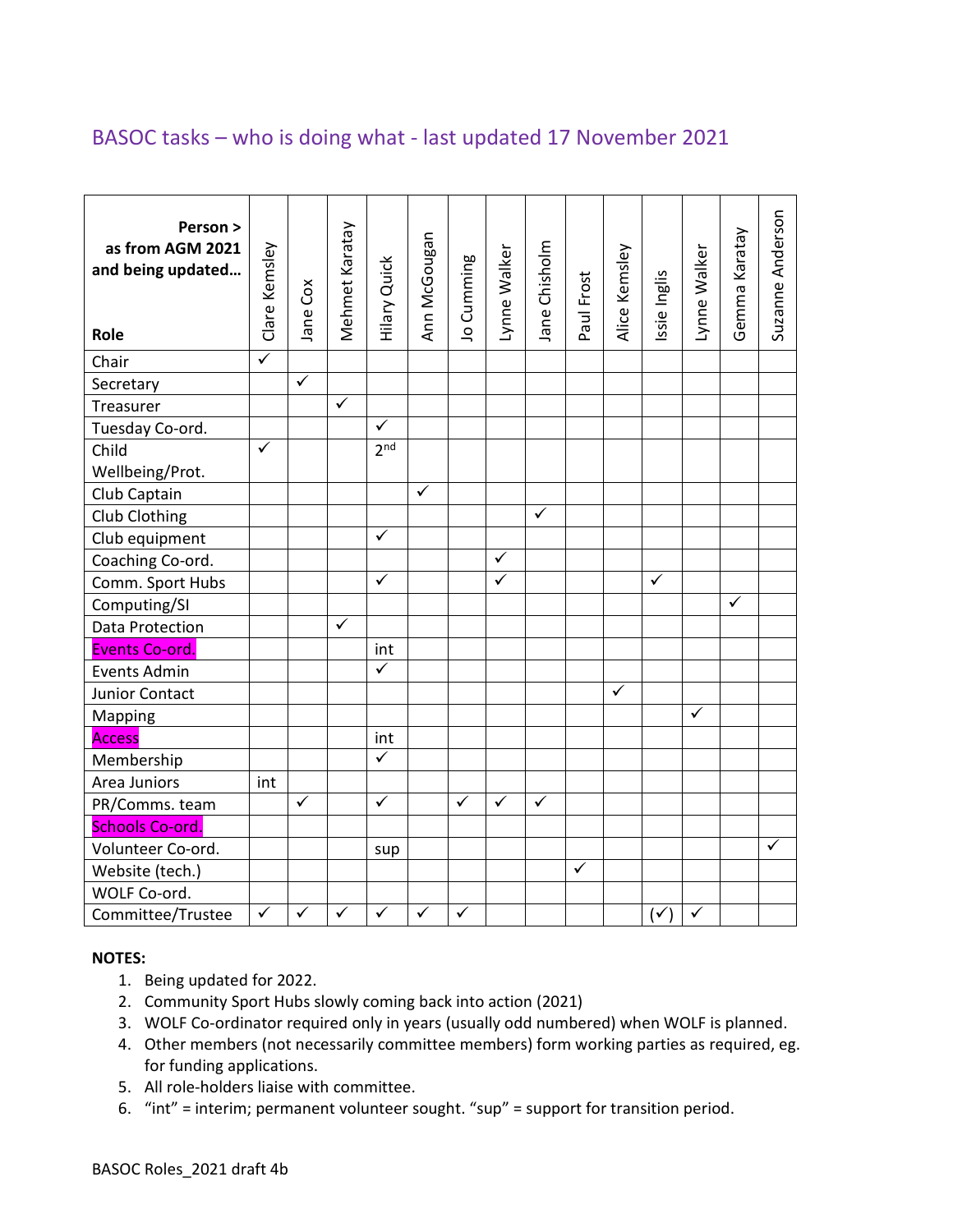# BASOC Roles: Activities / Tuesday = O

| Current volunteer:                                                                                                                                                                     |
|----------------------------------------------------------------------------------------------------------------------------------------------------------------------------------------|
| 2020 = Hilary Quick                                                                                                                                                                    |
| 2021 = Hilary Quick                                                                                                                                                                    |
| 2022 = Hilary Quick                                                                                                                                                                    |
| Outline of what is involved:                                                                                                                                                           |
| Oversee the programme of weekly activities to ensure they meet the main purpose of<br>$\bullet$<br>providing opportunities to orienteer on varied terrain types throughout the strath. |
| Plan and deliver sessions and/or recruit volunteers to do this<br>٠                                                                                                                    |
| Ensure activities are registered with BOF, risk assessments are carried out, participation<br>٠<br>recorded with BOF                                                                   |
| Liaise with Coaching Co-ordinator to ensure Tuesday = O is aimed at developing BASOC<br>athletes according to their needs.                                                             |
| Maintain the information on the BASOC website (or delegate to publicity team).                                                                                                         |
| What minimum time will this take?                                                                                                                                                      |
| 25-50 hours per year depending on how much is shared                                                                                                                                   |
| Any particular skills required?                                                                                                                                                        |
| Interpersonal skills!                                                                                                                                                                  |
| Knowledge of orienteering progression.                                                                                                                                                 |
| Basic computer skills.                                                                                                                                                                 |
| Post links with:                                                                                                                                                                       |
| Coaching co-ordinator                                                                                                                                                                  |
| Events administrator                                                                                                                                                                   |
| Mapping                                                                                                                                                                                |
| Access                                                                                                                                                                                 |
| <b>Publicity &amp; Communication</b>                                                                                                                                                   |
| Volunteer co-ordinator                                                                                                                                                                 |
| Schools liaison                                                                                                                                                                        |
|                                                                                                                                                                                        |

### Other notes, reminders, helpful hints.

- 1. Using one area for 4-6 weeks is perfectly reasonable and saves a lot of effort.
- 2. Having people print their own maps from PDF saves expense, waste and time.
- 3. No charge for members; non-members and members of other clubs are invited to make a donation.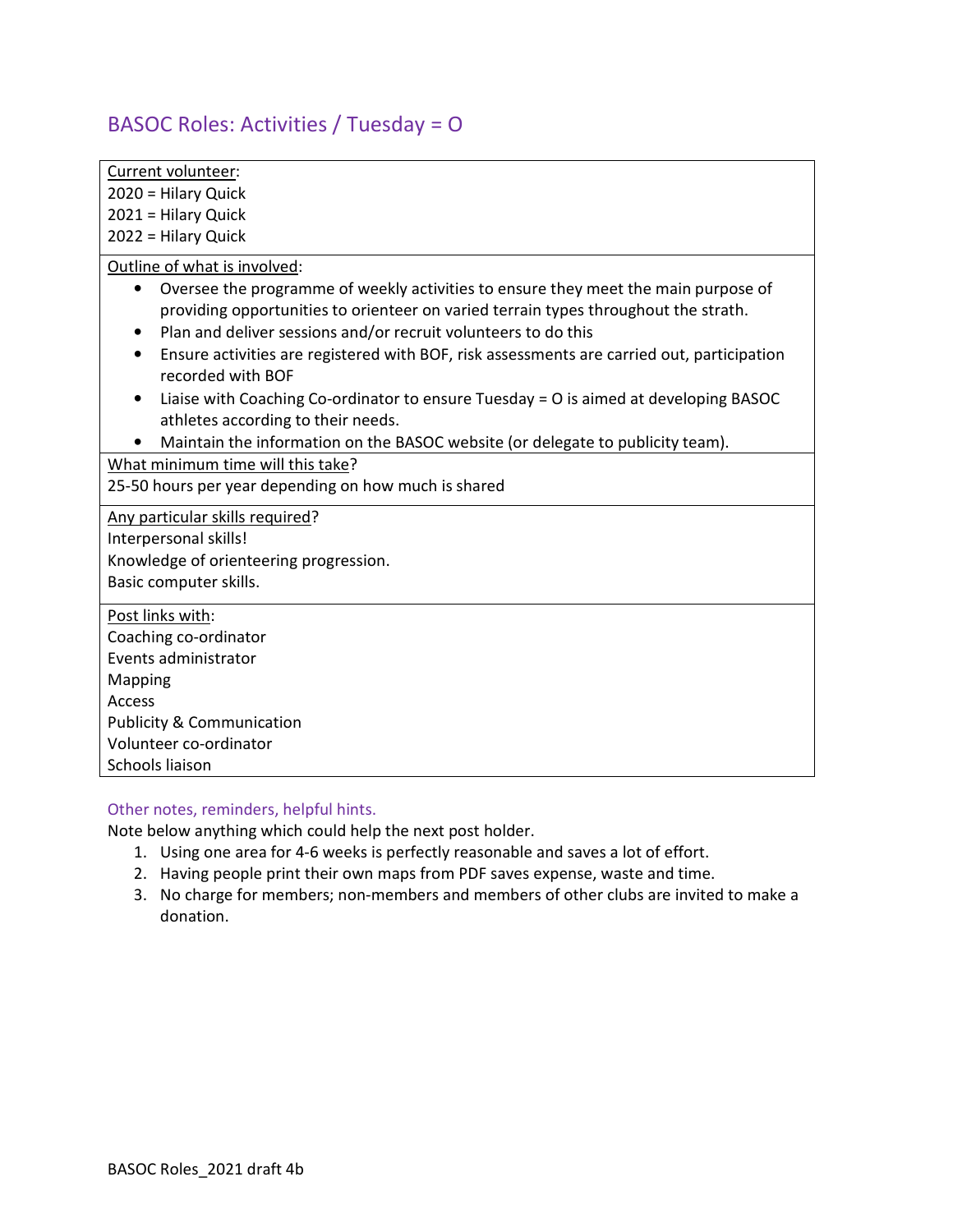# BASOC Roles: Child Wellbeing and Protection Officer

| Current volunteer:                                                                           |
|----------------------------------------------------------------------------------------------|
| 2020 = Clare Kemsley                                                                         |
|                                                                                              |
| 2021 = Clare Kemsley, backup Hilary Quick                                                    |
| 2022 = Clare Kemsley, backup Hilary Quick                                                    |
| Outline of what is involved:                                                                 |
| Be first point of contact in any child protection or welfare issue or question.<br>$\bullet$ |
| Ensure all junior club members have completed a consent/medical form at least annually       |
| Keep a watchful eye on conduct of all within the club, challenge inappropriate behaviour;    |
| champion good practice and make sure club policies, procedures and training are put in       |
| place.                                                                                       |
| Ensure that all members doing "regulated work" are PVG Scheme members                        |
| Report regularly to Committee - incidents or "nothing to report"                             |
|                                                                                              |
| What minimum time will this take?                                                            |
| 5 to 10 hours per year.                                                                      |
| Any particular skills required?                                                              |
| Must be a PVG scheme member.                                                                 |
| Approachable by adults and children.                                                         |
| Able to spot and challenge inappropriate behaviour.                                          |
|                                                                                              |
| Post links with:                                                                             |
| Coaching co-ordinator                                                                        |
| Schools liaison                                                                              |
|                                                                                              |

## Other notes, reminders, helpful hints.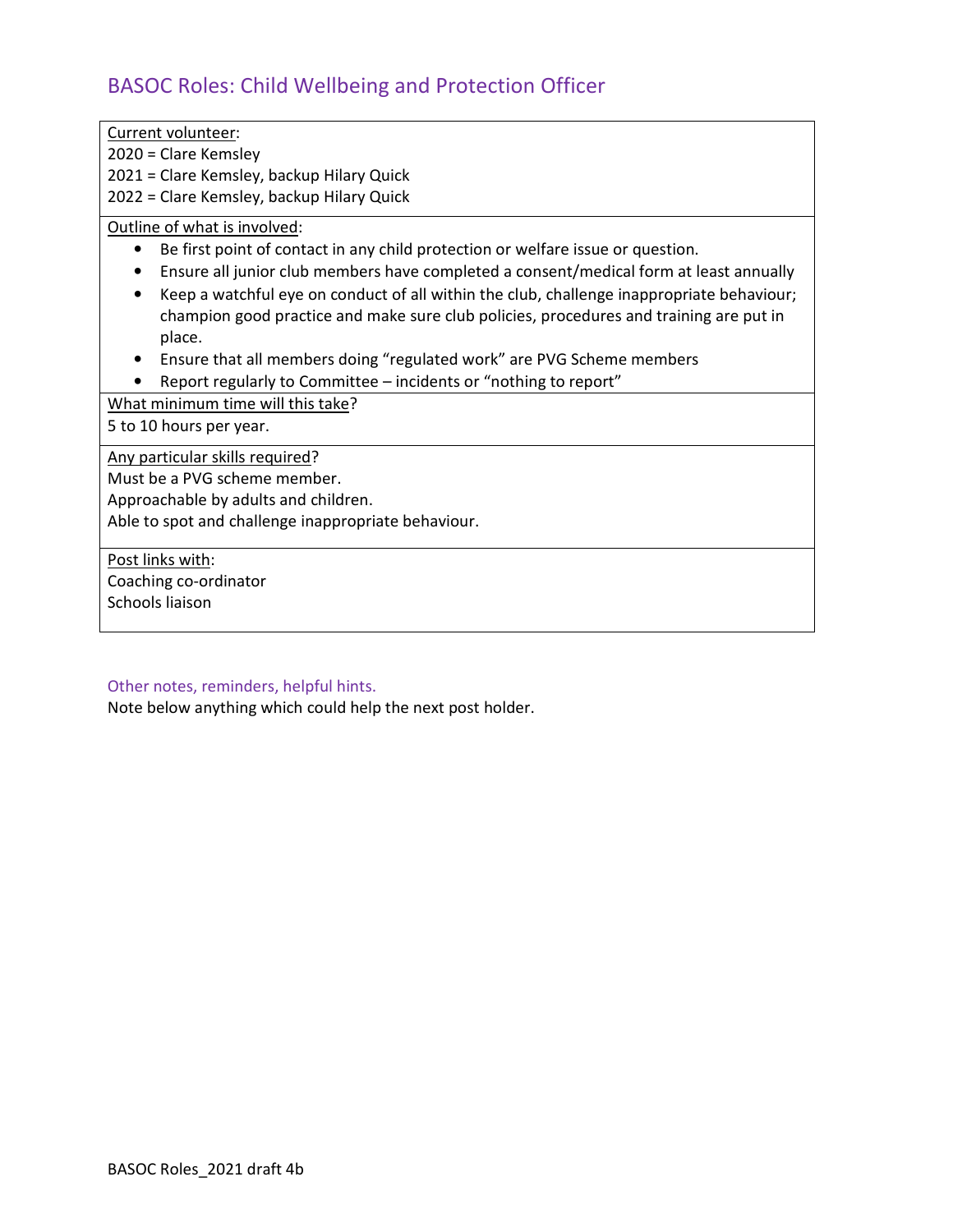## BASOC Roles: Club captain

Current volunteer:

2020 = Ann McGougan

2021 = Ann McGougan

2022 = Ann McGougan

Outline of what is involved:

- Liaison with BASOC athletes who are interested in representing their club at:
	- $\triangleright$  CompassSport Cup / Trophy.
	- $\triangleright$  JK Relay Champs.
	- $\triangleright$  British Relay Champs.
	- $\triangleright$  Scottish Relay Champs.
- Making entries as relevant for the above.
- Liaison with club treasurer re entry fees for any BASOC teams.
- Ensuring there is a nominated person to collect team bibs etc.
- Work with Schools liaison re JST, Scottish Schools.

What minimum time will this take?

Approximately 4 hours per year.

Any particular skills required?

No.

Post links with: Membership Treasurer

Schools liaison

#### Other notes, reminders, helpful hints.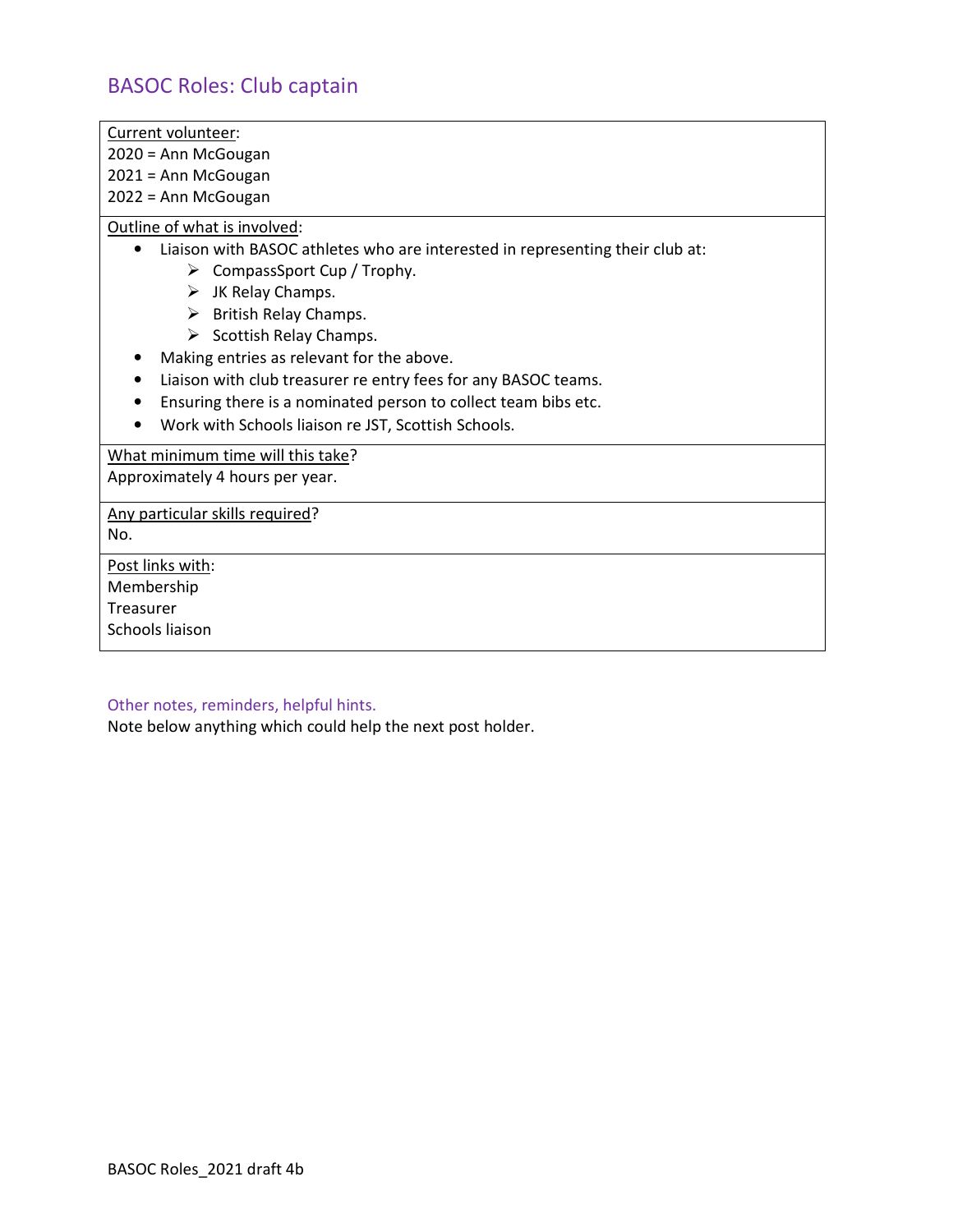## BASOC Roles: Club clothing

Current volunteer:

2020 = Jane Chisholm

2021 = Jane Chisholm

2022 = Jane Chisholm

Outline of what is involved:

- Keep the club clothing 'box'.
- Respond to club member clothing enquiries.
- Survey club members re clothing orders.
- Work with a design team if required to review / update.
- Place clothing orders.
- Distribute club clothing which has been ordered.
- Ensure payments are made to treasurer.

What minimum time will this take?

Approximately 4 hours per year.

Any particular skills required?

No. (fanaticism for the colour purple is an advantage)

Post links with:

Website Publicity & Communication Treasurer

#### Other notes, reminders, helpful hints.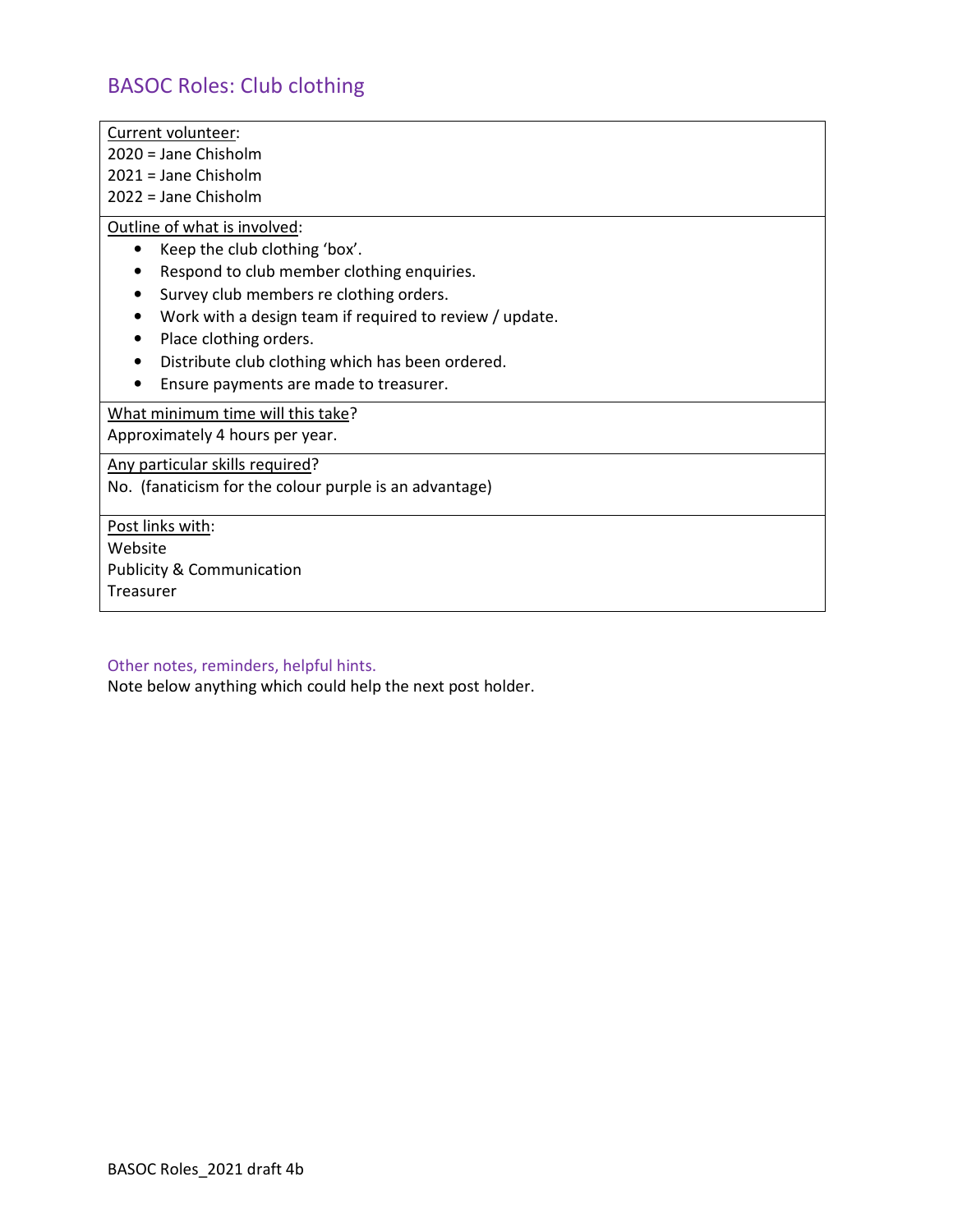## BASOC Roles: Club equipment

- Current volunteer:
- 2020 = Hilary Quick
- 2021 = Hilary Quick
- 2022 = Hilary Quick

### Outline of what is involved:

- Maintain an inventory of all club kit (excluding computing/SI).
- Get a team together when required to sort / tidy the store.
- Be available to advise an organiser / planner about club equipment.
- Recommend equipment purchases.
- Handle loan requests

### What minimum time will this take?

Approximately 12 hours per year, mainly around club events e.g. WOLF weekend, 6 Days (biennial).

Any particular skills required?

Ability to get a team together to help with the store sort out. Awareness of what equipment is required for different purposes.

Post links with: Events co-ordinator WOLF co-ordinator Treasurer Computing & SI Equipment Tuesday = O co-ordinator Anyone requesting loan

# Other notes, reminders, helpful hints.

This person is not expected to sort and transport equipment for event planners/organisers.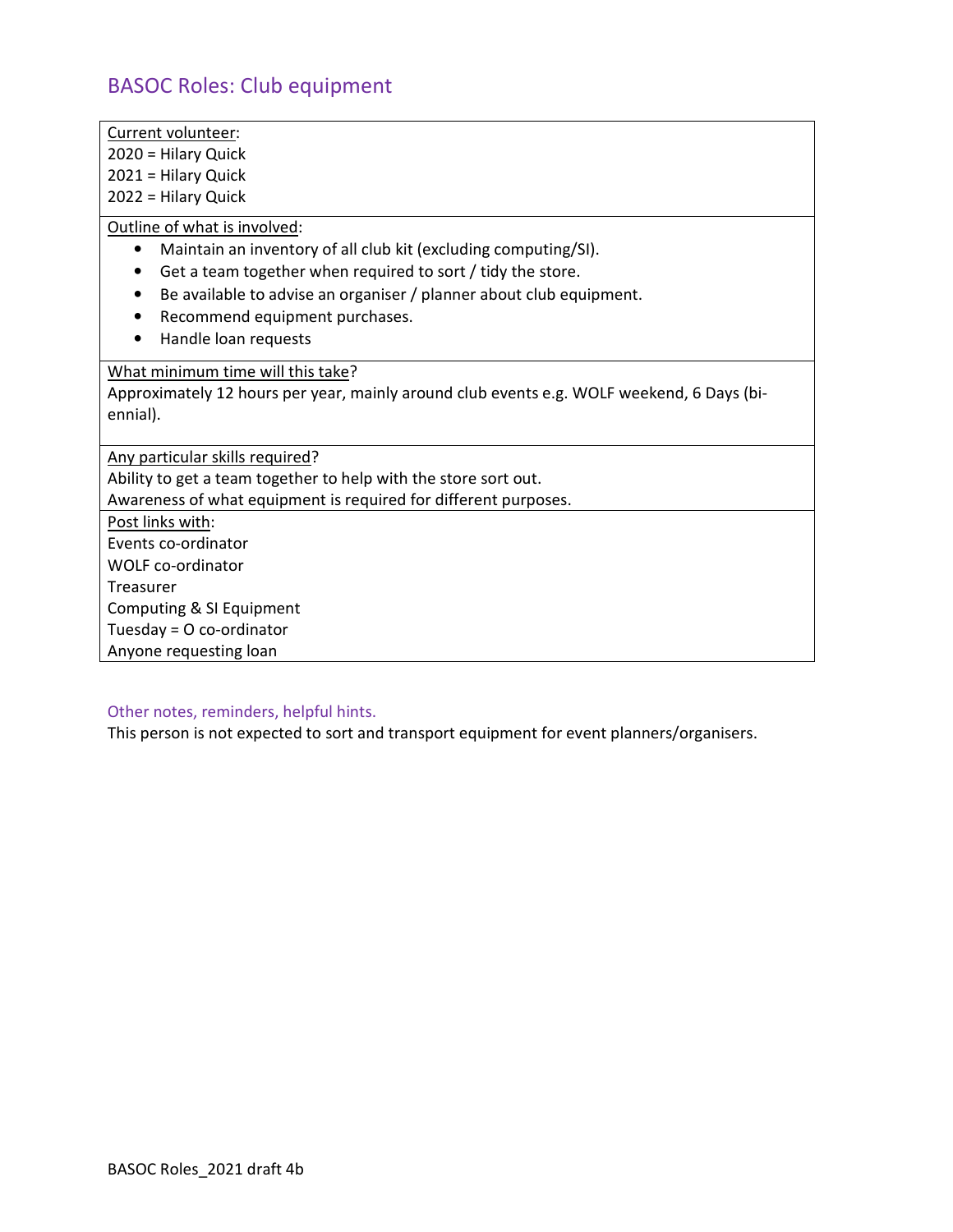# BASOC Roles: Coaching co-ordinator

| Current volunteer:                                                                                                                             |
|------------------------------------------------------------------------------------------------------------------------------------------------|
| 2020 = Lynne Walker                                                                                                                            |
| 2021 = Lynne Walker                                                                                                                            |
| 2022 = Lynne Walker                                                                                                                            |
| Outline of what is involved:                                                                                                                   |
| Find out what the needs of the BASOC members are with respect to orienteering<br>$\bullet$<br>progression.                                     |
| Work with a team of coaches, pulling together a programme to address the needs of<br><b>BASOC club athletes.</b>                               |
| Register coaching with British Orienteering and ensure that the participation is completed<br>after the event.                                 |
| Allocate coaching days (which could include parts of Tuesday=O) to coaches ensuring<br>there is a geographical spread and terrain type spread. |
| Encourage coach development through team working, CPD, etc.<br>$\bullet$                                                                       |
| Ensure coaching links with other clubs in North area (MOR, INVOC, MAROC, GRAMP) are<br>active.                                                 |
| Identify club members for CF and UKCC (or equivalent) courses; suggest courses to                                                              |
| individuals.                                                                                                                                   |
| Be the link between BASOC and Scottish Orienteering Coaching coordinators.                                                                     |
| What minimum time will this take?                                                                                                              |
| Approximately 20 hours per year.                                                                                                               |
| Any particular skills required?                                                                                                                |
| Qualified & licensed coach.                                                                                                                    |
| Knowledge of the wider coaching scene.                                                                                                         |
|                                                                                                                                                |
| Post links with:<br>Tuesday = $O$                                                                                                              |
| <b>Publicity &amp; Communication</b>                                                                                                           |
| North Area Juniors liaison                                                                                                                     |
| Schools liaison                                                                                                                                |
| Events coordinator                                                                                                                             |
| Website                                                                                                                                        |
| Child Protection / Welfare officer                                                                                                             |
|                                                                                                                                                |

Other notes, reminders, helpful hints.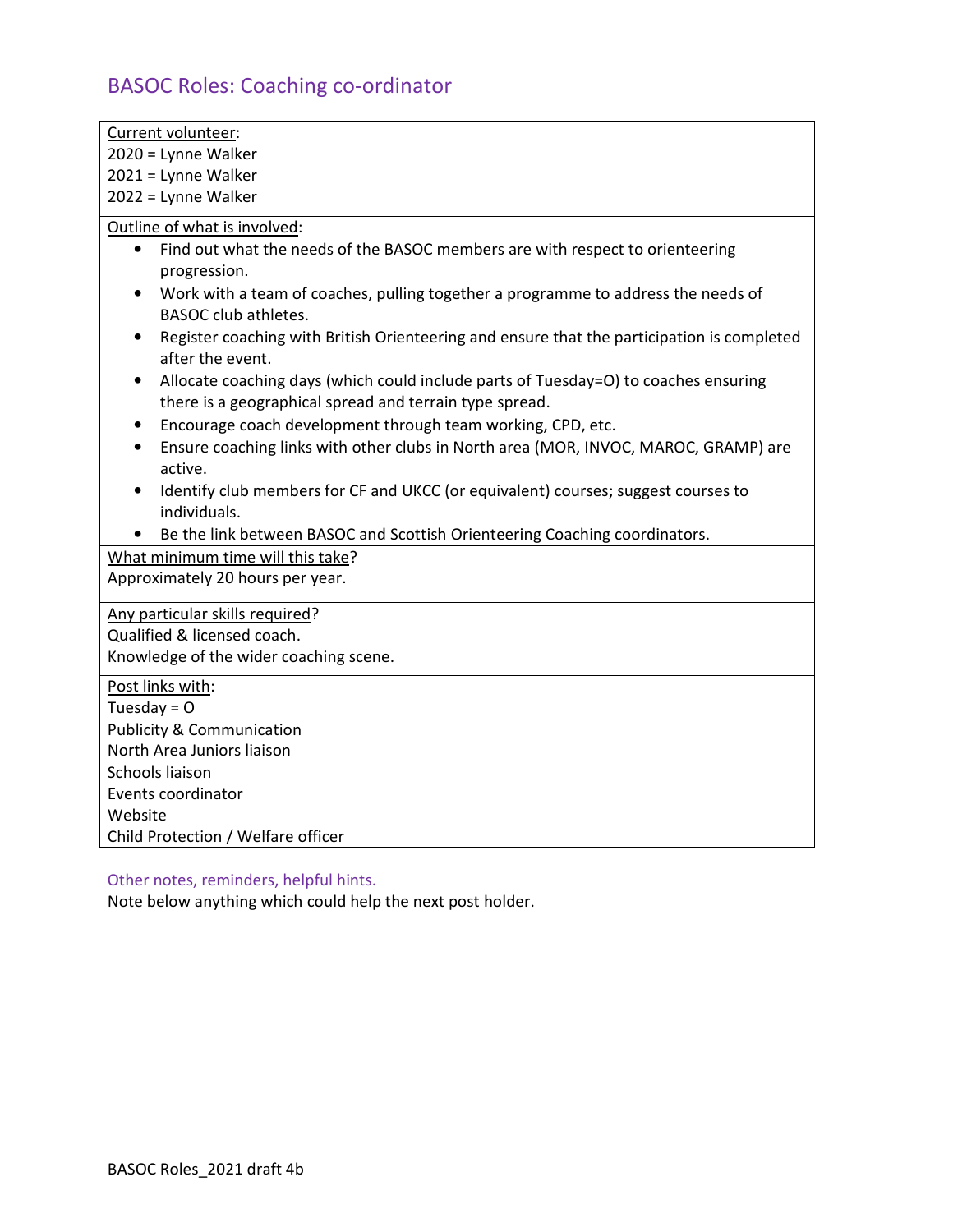## BASOC Roles: Community Sports Hubs

Current volunteers:

2021, 2022

- Strathspey CSH = Lynne Walker
- Badenoch CSH = Hilary Quick
- Aviemore CSH = Issie Inglis

Outline of what is involved:

- Be the named link person between the CSH and BASOC.
- Attend CSH meetings or find someone to represent BASOC at the meetings.
- Respond to CSH questions etc. on behalf of BASOC.

What minimum time will this take?

Approximate 6 hours per year.

Any particular skills required?

No.

Post links with: Publicity & Communication Club committee

#### Other notes, reminders, helpful hints.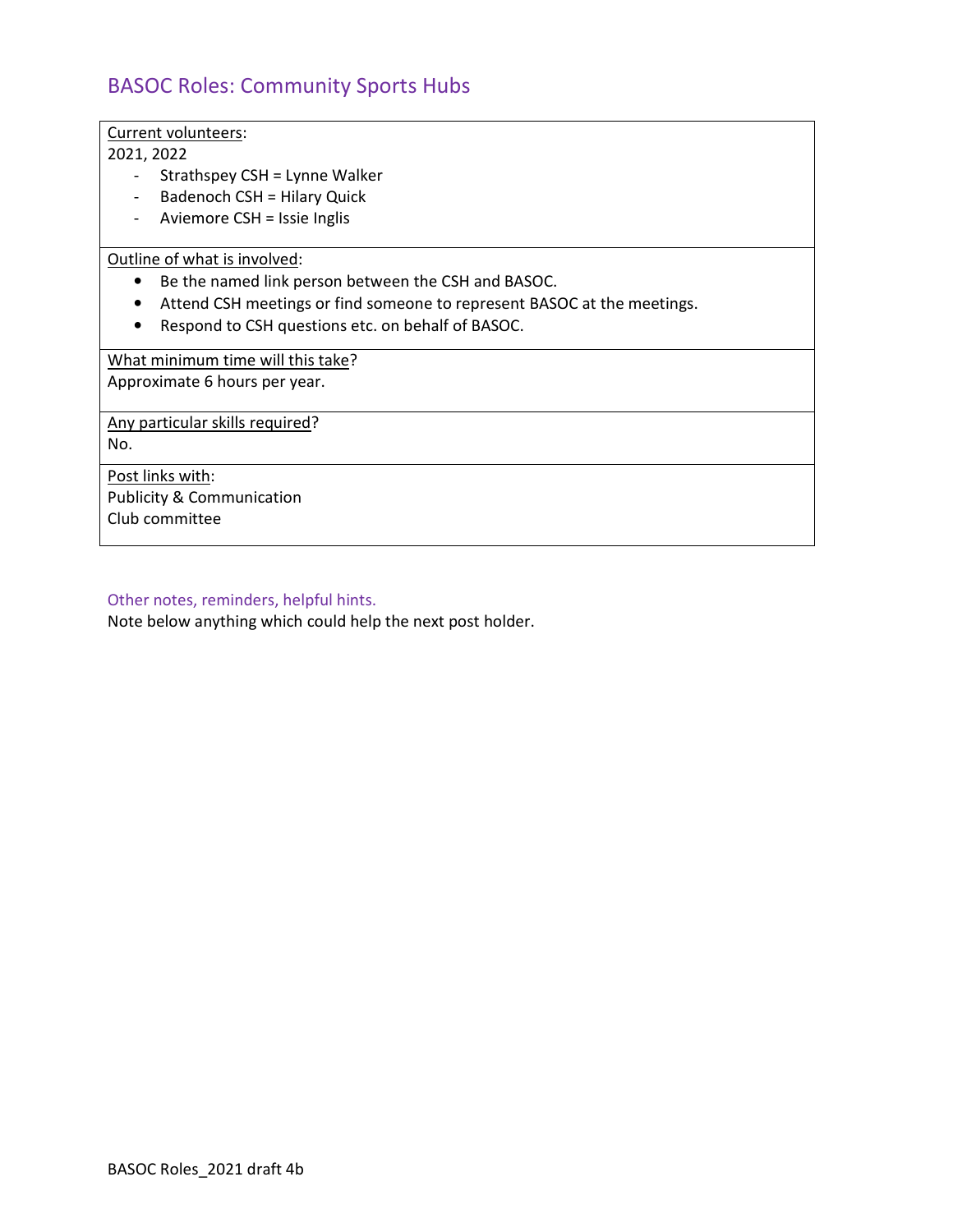## BASOC Roles: Computing & SI

Current volunteer:

2020 = Gemma Karatay

2021 = Gemma Karatay

2022 = Gemma Karatay

Outline of what is involved:

- Be the keeper of all the SI units / Start, Finish, Clear, Download boxes / Dibbers / Epson Printer / Computer.
- Keep computer up to date re software.
- Liaise with event/activity planners for collection of kit
- Handle requests for use of kit from outwith the club
- Ensure that the units, Start, Finish, Clear, Download are all time synched before events.
- Annual check of battery status.
- Return any 'rogue' units to SI UK (after liaison with them).

What minimum time will this take? Approximately 10 hours per year, mainly around club events

Any particular skills required?

Computing skills.

Post links with:

Club equipment Events co-ordinator Coaching co-ordinator Activities / Tuesday = O WOLF co-ordinator

**Treasurer** 

Other notes, reminders, helpful hints.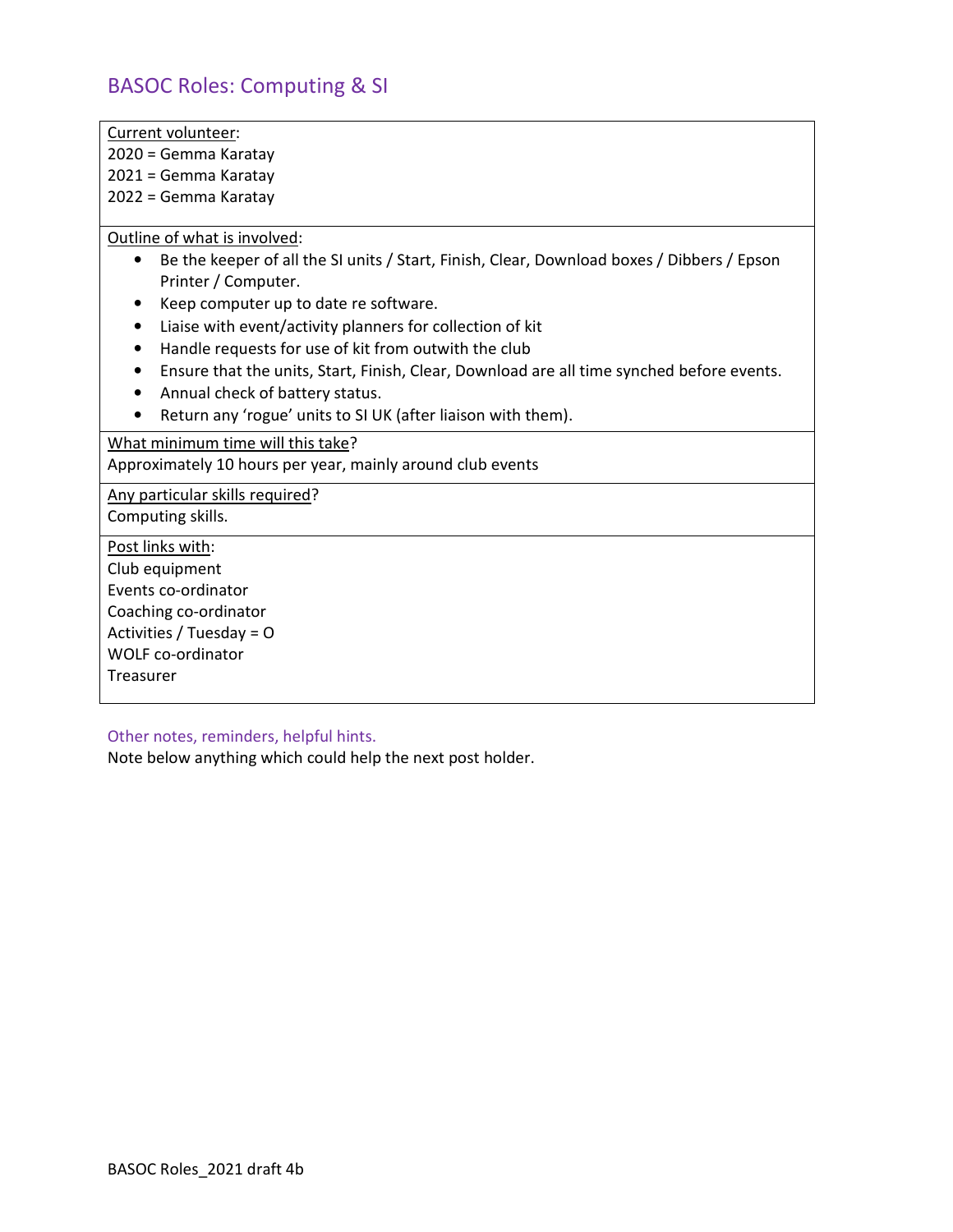# BASOC Roles: Data Protection Officer

| Current volunteer:                                                                                                                                                                                                               |
|----------------------------------------------------------------------------------------------------------------------------------------------------------------------------------------------------------------------------------|
| 2020 = Mehmet Karatay                                                                                                                                                                                                            |
| 2021 = Mehmet Karatay                                                                                                                                                                                                            |
| 2022 = Mehmet Karatay                                                                                                                                                                                                            |
| Outline of what is involved:                                                                                                                                                                                                     |
| Ensure BASOC is compliant with the General Data Protection Regulations (GDPR), ensuring<br>$\bullet$<br>there are clear statements about use of data given to the club. etc.<br>Keep the committee informed with regard to GDPR. |
| Club members are informed regarding use of their data by the club.                                                                                                                                                               |
| Ensure that a clear audit trail is kept regarding use of personal data by BASOC.<br>٠                                                                                                                                            |
| 'Old' data is destroyed.                                                                                                                                                                                                         |
| Security measures are in place to protect personal data (e.g. computers are password                                                                                                                                             |
| protected to the user).                                                                                                                                                                                                          |
| What minimum time will this take?                                                                                                                                                                                                |
| Approx. 4 hours per year?                                                                                                                                                                                                        |
| Any particular skills required?                                                                                                                                                                                                  |
| Knowledge of GDPR.                                                                                                                                                                                                               |
| Post links with:                                                                                                                                                                                                                 |
| Committee                                                                                                                                                                                                                        |
| Membership secretary                                                                                                                                                                                                             |
| Website                                                                                                                                                                                                                          |
| <b>Publicity &amp; communications</b>                                                                                                                                                                                            |
| Events co-ordinator                                                                                                                                                                                                              |
| Tuesday=O                                                                                                                                                                                                                        |
| Coaching co-ordinator                                                                                                                                                                                                            |
| <b>Child Protection Officer</b>                                                                                                                                                                                                  |
|                                                                                                                                                                                                                                  |

Other notes, reminders, helpful hints.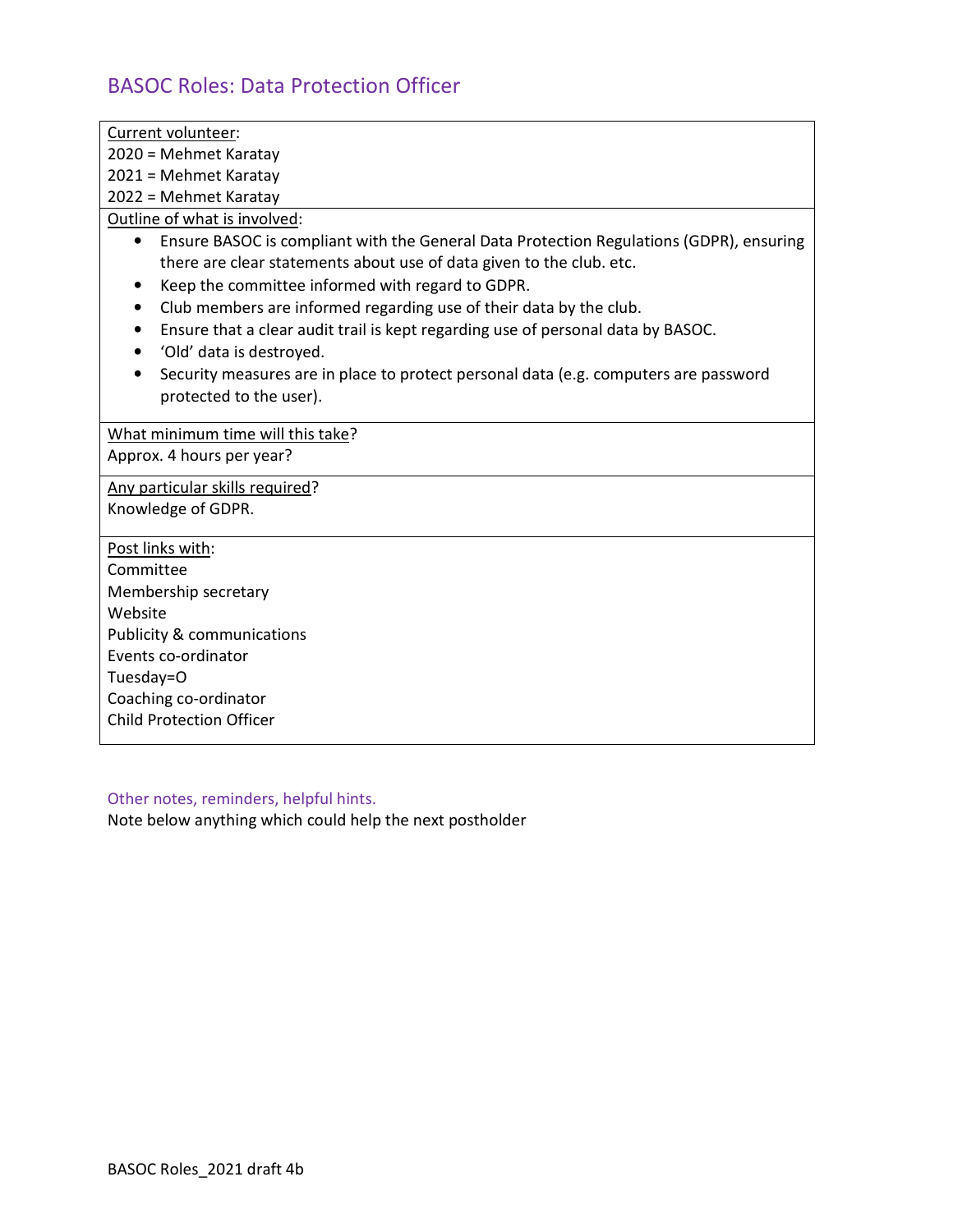# BASOC Roles: Events co-ordinator

| Current volunteer:<br>2020 = Gemma Karatay<br>2021 = Gemma Karatay<br>2022 = volunteer sought; interim Hilary Quick                                                                                                                                                       |
|---------------------------------------------------------------------------------------------------------------------------------------------------------------------------------------------------------------------------------------------------------------------------|
| Outline of what is involved:<br>Oversee the programme of BASOC events.<br>Liaison with SOA Fixtures Secretary.<br>Liaison with INVOC & MOR re local event programme.<br>Liaison with SOA for Regional & National event applications (e.g. WOLF)<br>Liaison with committee |
| What minimum time will this take?<br>Approximately 1 hour per month                                                                                                                                                                                                       |
| Any particular skills required?<br>Interpersonal skills.<br>Basic computing skills.                                                                                                                                                                                       |
| Post links with:<br>Volunteer co-ordinator<br><b>WOLF co-ordinator</b><br>Access<br>Mapping<br><b>Publicity &amp; Communication</b>                                                                                                                                       |

## Other notes, reminders, helpful hints.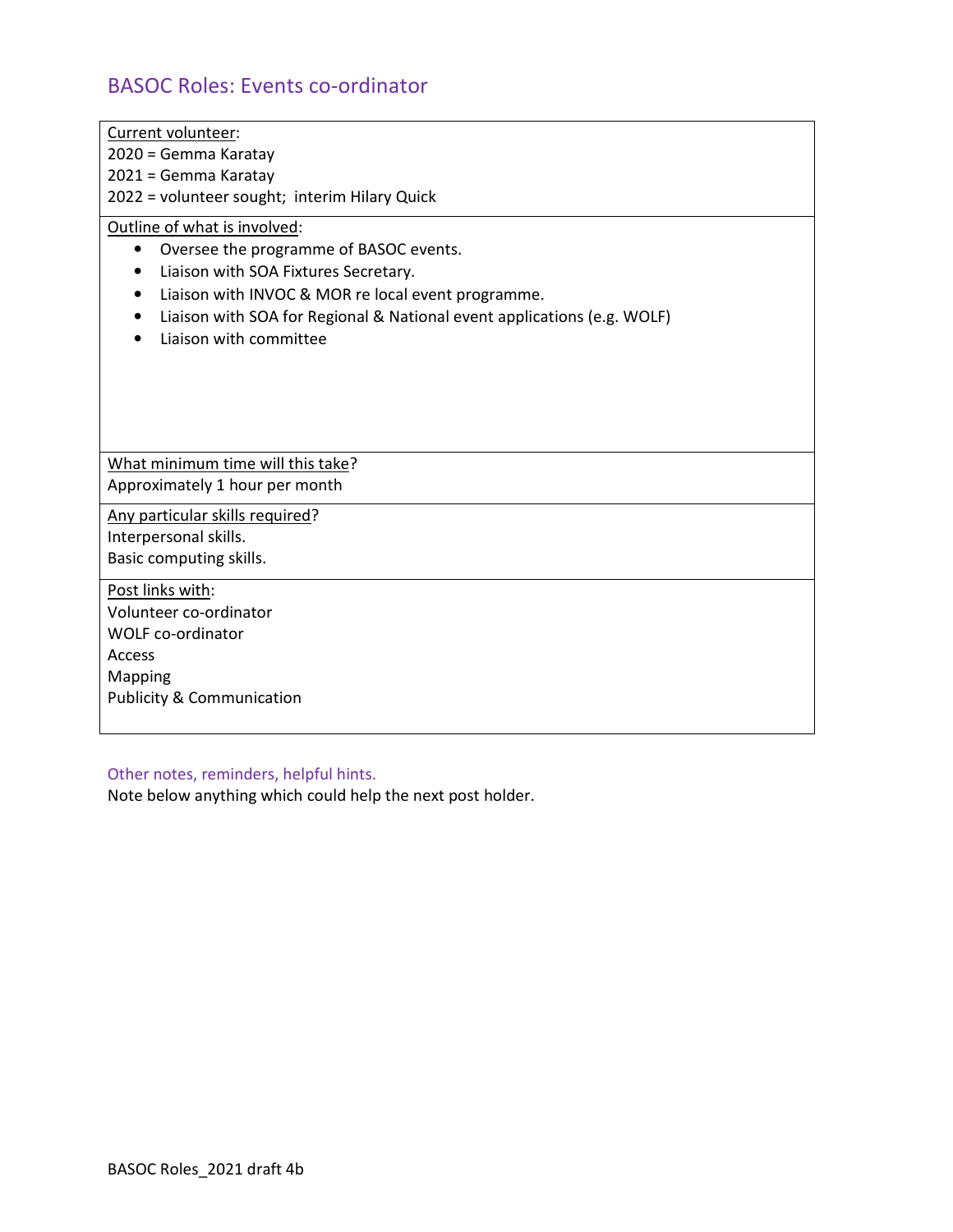## BASOC Roles: Events Administrator

2020 = Hilary Quick

2021 = Hilary Quick

2022 = Hilary Quick

Outline of what is involved:

- Gather relevant information when committee decide on event
- Register local events with British Orienteering.
- Register T=O sessions with British Orienteering (unless agreed otherwise for specific sessions)
- Post event/activity upload data to British Orienteering (unless agreed otherwise)
- Pass details to treasurer for levy (SOA and BOF) payment (or ensure Organiser does this)

What minimum time will this take? Approximately 1 hour per month

Any particular skills required? Interpersonal skills.

Basic computing skills. Post links with:

Volunteer co-ordinator T=O Co-ordinator Events co-ordinator Treasurer BOF

### Other notes, reminders, helpful hints.

Requires appropriate access to BOF events/activities database.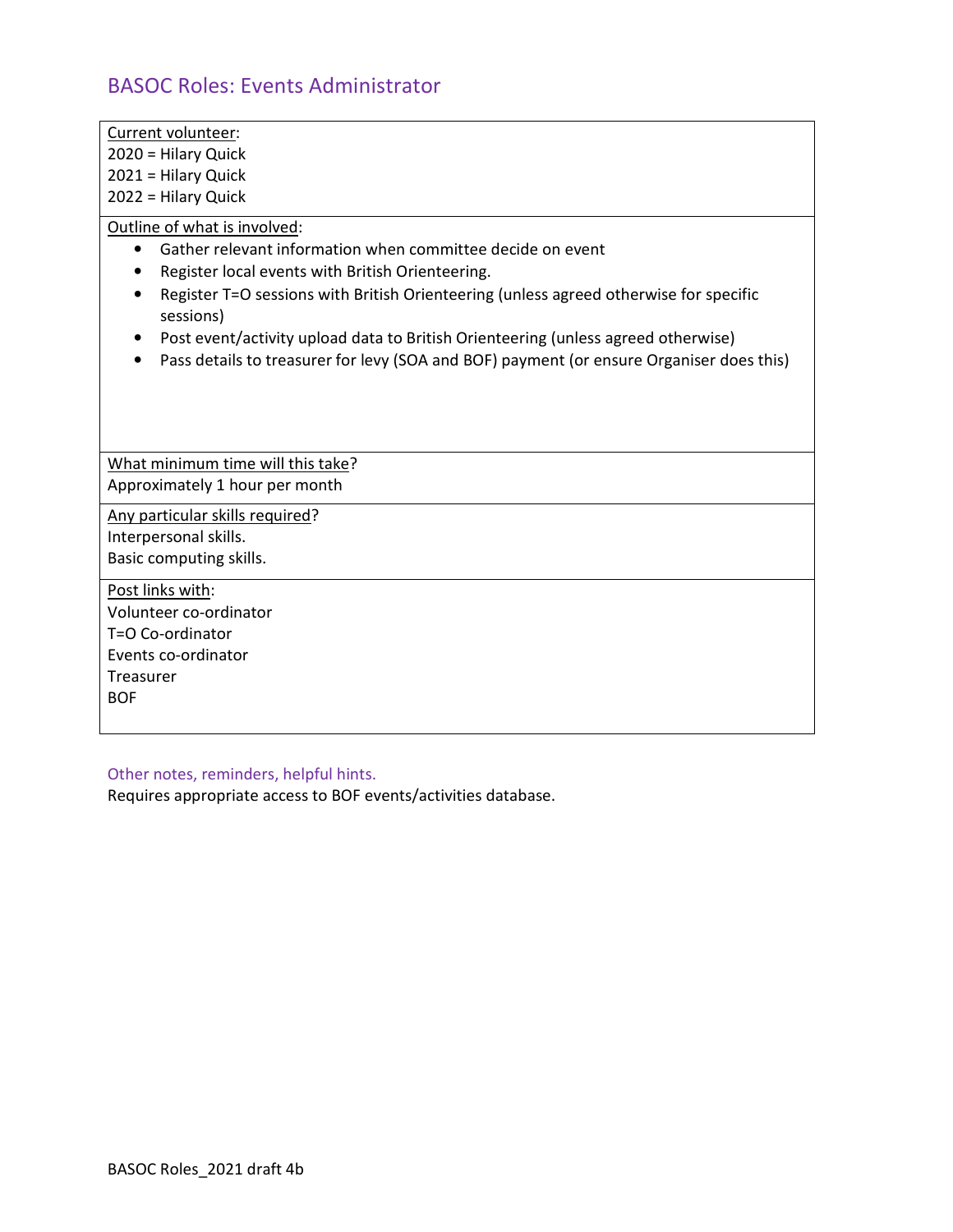# BASOC Roles: Mapping Officer

| Current volunteer:                                                                           |
|----------------------------------------------------------------------------------------------|
| $2020 = (vacant)$                                                                            |
| 2021 = Alison Campbell/Ross White                                                            |
| 2022 = Lynne Walker                                                                          |
| Outline of what is involved:                                                                 |
| Ensure currently used map files are up to date (ISOM 2017 and Magnetic N).<br>$\bullet$      |
| Arrange for updates to be carried out as required.<br>٠                                      |
| Research new areas for orienteering.                                                         |
| Arrange for mapping quotes and, in conjunction with BASOC treasurer, award mapping           |
| contracts.                                                                                   |
| Liaison with club committee re. mapping priorities & plans<br>$\bullet$                      |
|                                                                                              |
| What minimum time will this take?                                                            |
| Approximately 5-10 hours per year - could be more if many new areas are researched and/or we |
| have numerous requests for use by others.                                                    |
| Any particular skills required?                                                              |
| Familiarity with use of OCAD for minor updates would be desirable. OCAD training available.  |
| Diplomacy!                                                                                   |
| Ability to communicate with a wide range of people.                                          |
| Awareness of issues related to access; wildlife, legislation etc                             |
|                                                                                              |
| Post links with:                                                                             |
| <b>Access officer</b>                                                                        |
| Events co-ordinator                                                                          |
| <b>WOLF co-ordinator</b>                                                                     |
| Activities / Tuesday = $O$                                                                   |
| Treasurer                                                                                    |
|                                                                                              |

## Other notes, reminders, helpful hints.

Note below anything which could help the next post holder. Previously grouped with Access Officer.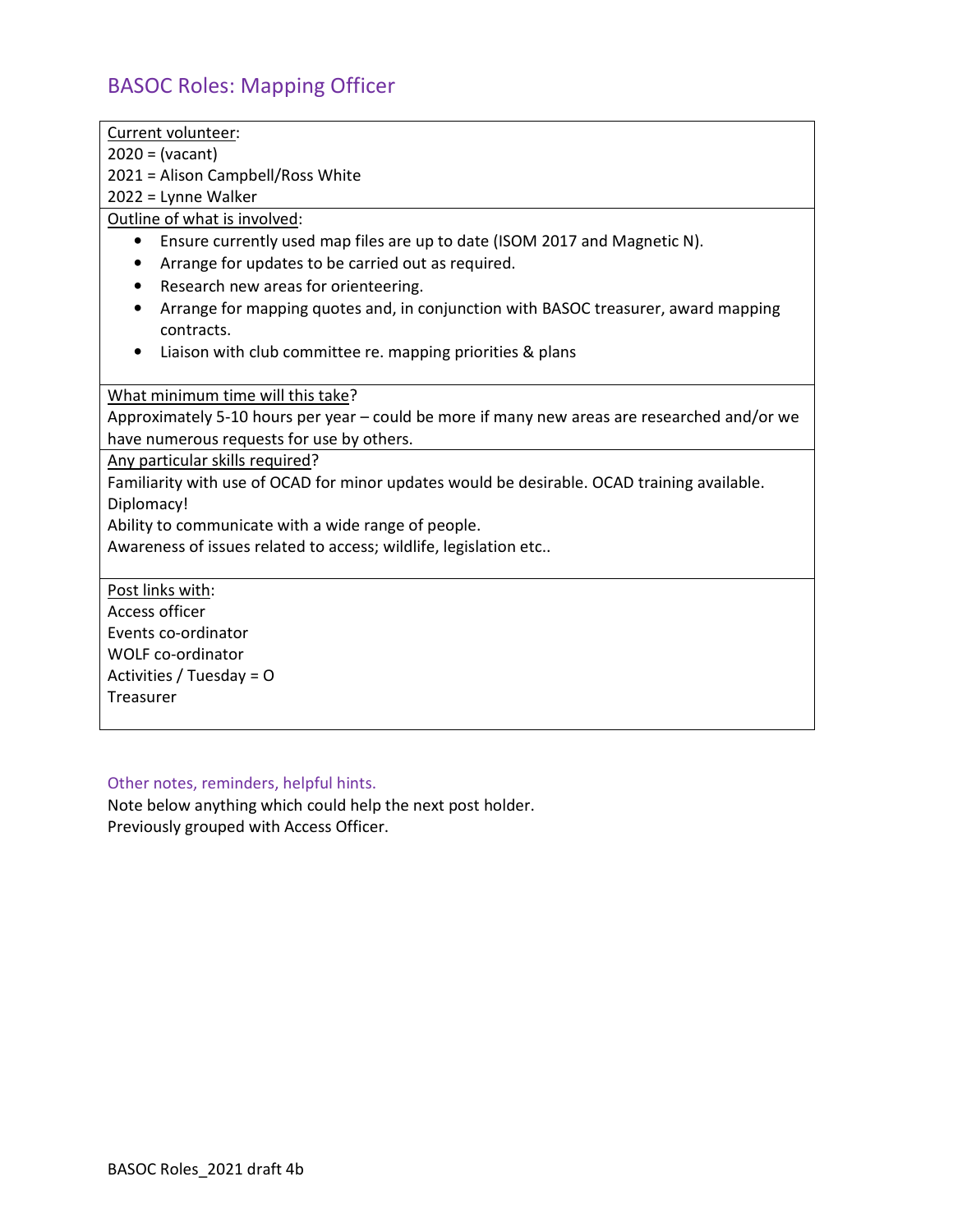# BASOC Roles: Access Officer

| Current volunteer:                                                                        |
|-------------------------------------------------------------------------------------------|
| $2020 = (vacant)$                                                                         |
| 2021 = Alison Campbell/Ross White                                                         |
| 2022 = volunteer sought; interim Hilary Quick                                             |
| Outline of what is involved:                                                              |
| Try and stay abreast of land ownership/contact for club mapped areas – maintain           |
| spreadsheet.                                                                              |
| Liaise with landowners etc. for permission to map                                         |
| Liaise with landowners etc. for permission for events etc.                                |
| Handle requests from squads and other clubs for use of "our" areas                        |
| Periodically report to committee                                                          |
| What minimum time will this take?                                                         |
| Approximately 5 hours per year – could be more if many new areas are researched and/or we |
| have numerous requests for use by others.                                                 |
| Any particular skills required?                                                           |
| Diplomacy!                                                                                |
| Ability to communicate with a wide range of people.                                       |
| Awareness of issues related to access; wildlife, legislation etc                          |
|                                                                                           |
| Post links with:                                                                          |
| <b>Mapping Officer</b>                                                                    |
| Events co-ordinator                                                                       |
| <b>WOLF co-ordinator</b>                                                                  |
| Activities / Tuesday = O                                                                  |
| Treasurer                                                                                 |
|                                                                                           |

## Other notes, reminders, helpful hints.

Note below anything which could help the next post holder. Previously grouped with Mapping Officer.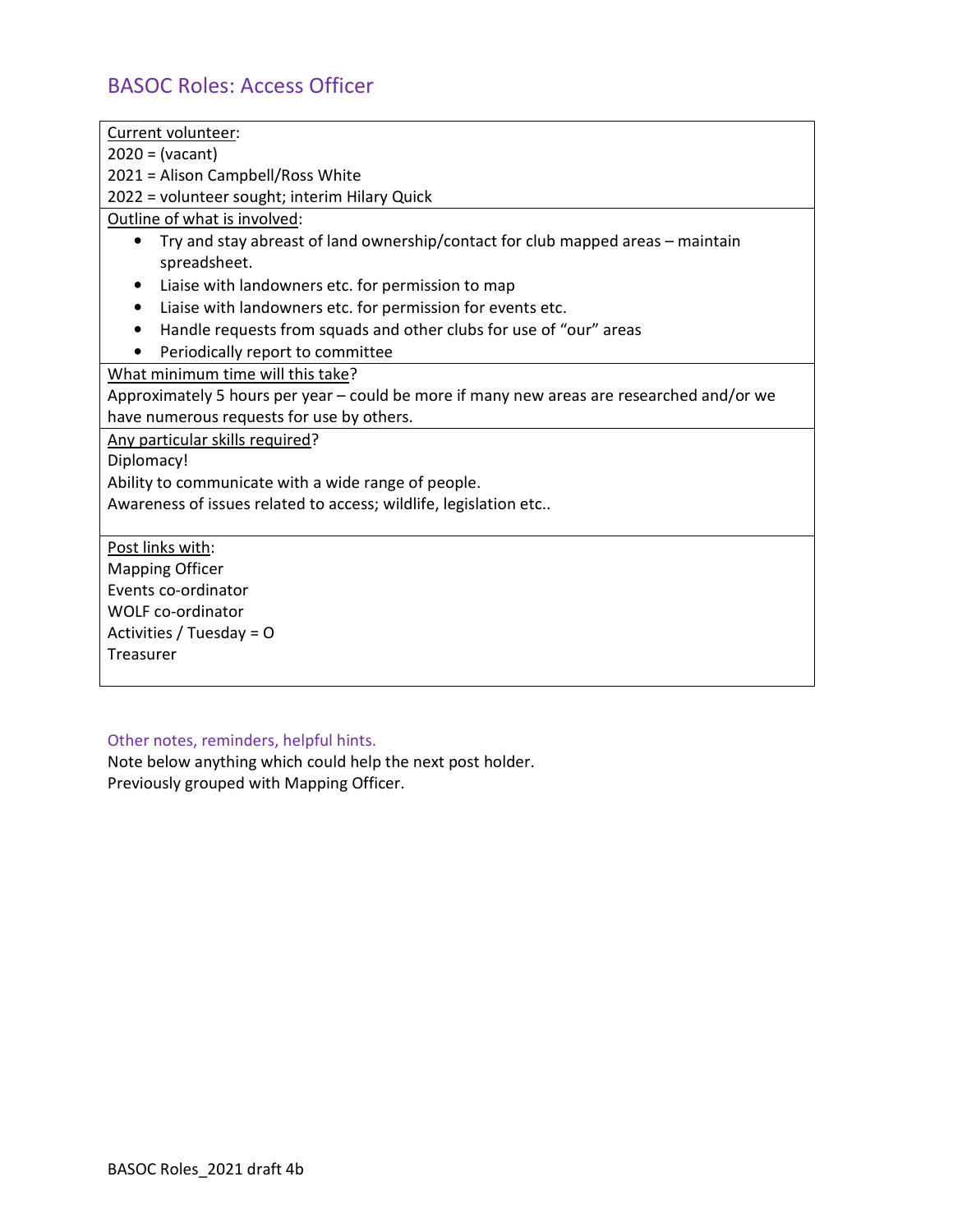# BASOC Roles: Membership

| Current volunteer:                                                                                                                       |
|------------------------------------------------------------------------------------------------------------------------------------------|
| 2020 = Hilary Quick                                                                                                                      |
| 2021 = Hilary Quick                                                                                                                      |
| 2022 = Hilary Quick                                                                                                                      |
| Outline of what is involved:                                                                                                             |
| Maintain up to date database of membership (from British Orienteering and Scottish<br>$\bullet$<br>Orienteering databases).              |
| Encourage members to renew; at end of January each year contact those who have not<br>$\bullet$<br>yet renewed.                          |
| Ensure all event officials (planner, organiser, controller) and coaches are aware of<br>requirement for British Orienteering membership. |
| Encourage new orienteers to join the club / SOA / BOF.<br>٠                                                                              |
| Have membership packs available for new members.<br>$\bullet$                                                                            |
| Maintain membership information on the BASOC website.<br>$\bullet$                                                                       |
|                                                                                                                                          |
| What minimum time will this take?                                                                                                        |
| Approximately 10 hours per year                                                                                                          |
| Any particular skills required?                                                                                                          |
| Outgoing person                                                                                                                          |
| Post links with:                                                                                                                         |
| <b>Publicity &amp; Communication</b>                                                                                                     |
| Website                                                                                                                                  |
| Club captain                                                                                                                             |

Treasurer Schools liaison

Volunteer Co-ordinator

Other notes, reminders, helpful hints.

Note below anything which could help the next post holder.

Clothing person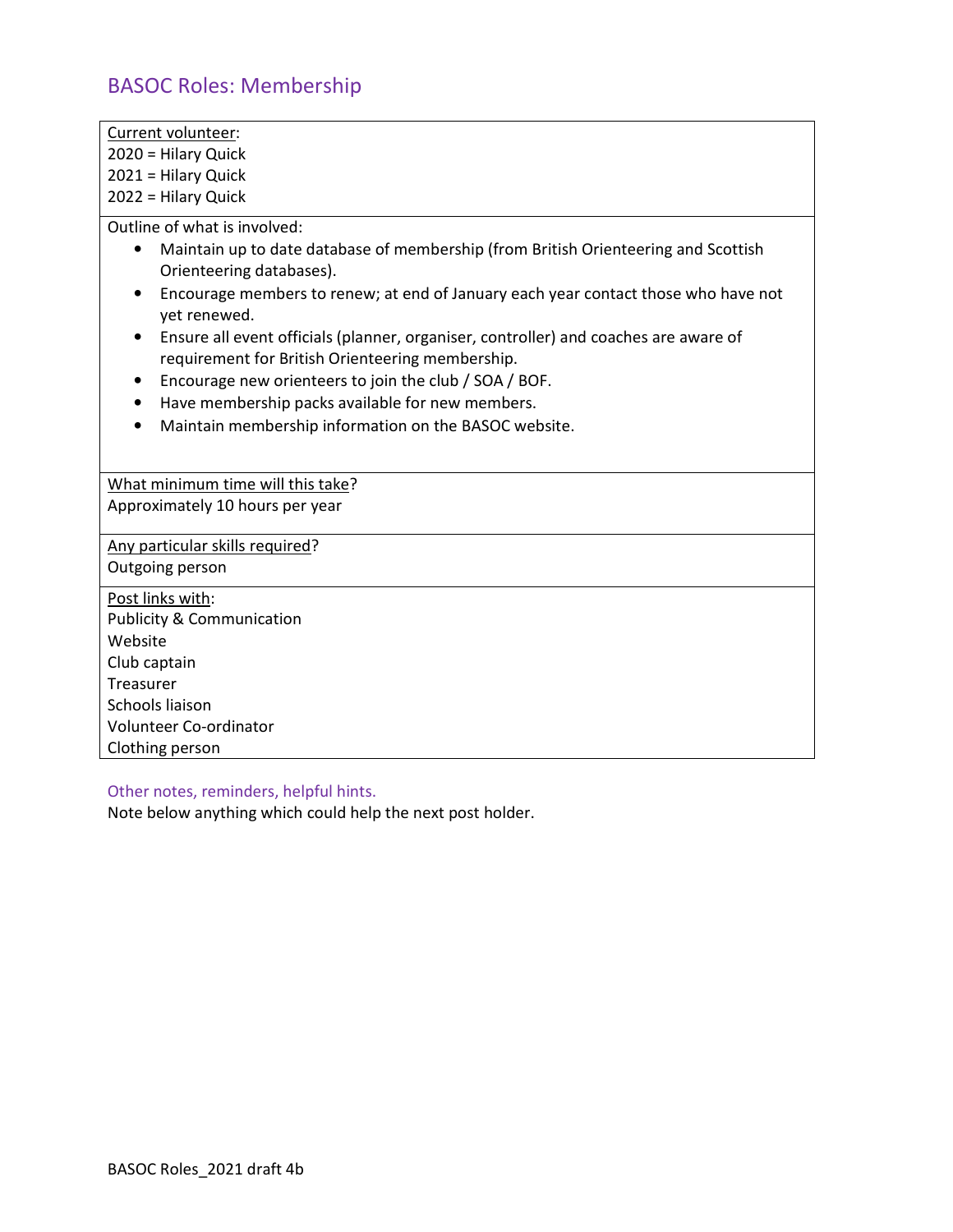# BASOC Roles: North Area Junior liaison

| Current volunteer:                                                                                                                                                                                                                                                                                                                                                                                                                                                                                                                                                                        |
|-------------------------------------------------------------------------------------------------------------------------------------------------------------------------------------------------------------------------------------------------------------------------------------------------------------------------------------------------------------------------------------------------------------------------------------------------------------------------------------------------------------------------------------------------------------------------------------------|
| 2020 = Clare Kemsley                                                                                                                                                                                                                                                                                                                                                                                                                                                                                                                                                                      |
| $2021$ = Clare Kemsley                                                                                                                                                                                                                                                                                                                                                                                                                                                                                                                                                                    |
| 2022 = volunteer sought; interim Clare Kemsley                                                                                                                                                                                                                                                                                                                                                                                                                                                                                                                                            |
| Outline of what is involved:<br>BASOC key contact with overall co-ordinator of the North Area Juniors.<br>Along with the Junior rep:<br>Advertise training opportunities to BASOC juniors.<br>Encourage BASOC juniors to take part in training opportunities out with the club.<br>When BASOC is requested to host a training day, work with the Coaching co-ordinator to:<br>Provide the training;<br>Ensure that a lead coach from BASOC is identified for the day;<br>$\overline{\phantom{0}}$<br>Circulate information to all other clubs / participants.<br>$\overline{\phantom{0}}$ |
|                                                                                                                                                                                                                                                                                                                                                                                                                                                                                                                                                                                           |
| What minimum time will this take?                                                                                                                                                                                                                                                                                                                                                                                                                                                                                                                                                         |
| Approximately 8 hours per year                                                                                                                                                                                                                                                                                                                                                                                                                                                                                                                                                            |
| Any particular skills required?                                                                                                                                                                                                                                                                                                                                                                                                                                                                                                                                                           |
| Links with BASOC Juniors                                                                                                                                                                                                                                                                                                                                                                                                                                                                                                                                                                  |
| Post links with:                                                                                                                                                                                                                                                                                                                                                                                                                                                                                                                                                                          |
| Junior rep                                                                                                                                                                                                                                                                                                                                                                                                                                                                                                                                                                                |
| Schools liaison                                                                                                                                                                                                                                                                                                                                                                                                                                                                                                                                                                           |
| Coaching co-ordinator                                                                                                                                                                                                                                                                                                                                                                                                                                                                                                                                                                     |
|                                                                                                                                                                                                                                                                                                                                                                                                                                                                                                                                                                                           |
|                                                                                                                                                                                                                                                                                                                                                                                                                                                                                                                                                                                           |
|                                                                                                                                                                                                                                                                                                                                                                                                                                                                                                                                                                                           |

Other notes, reminders, helpful hints.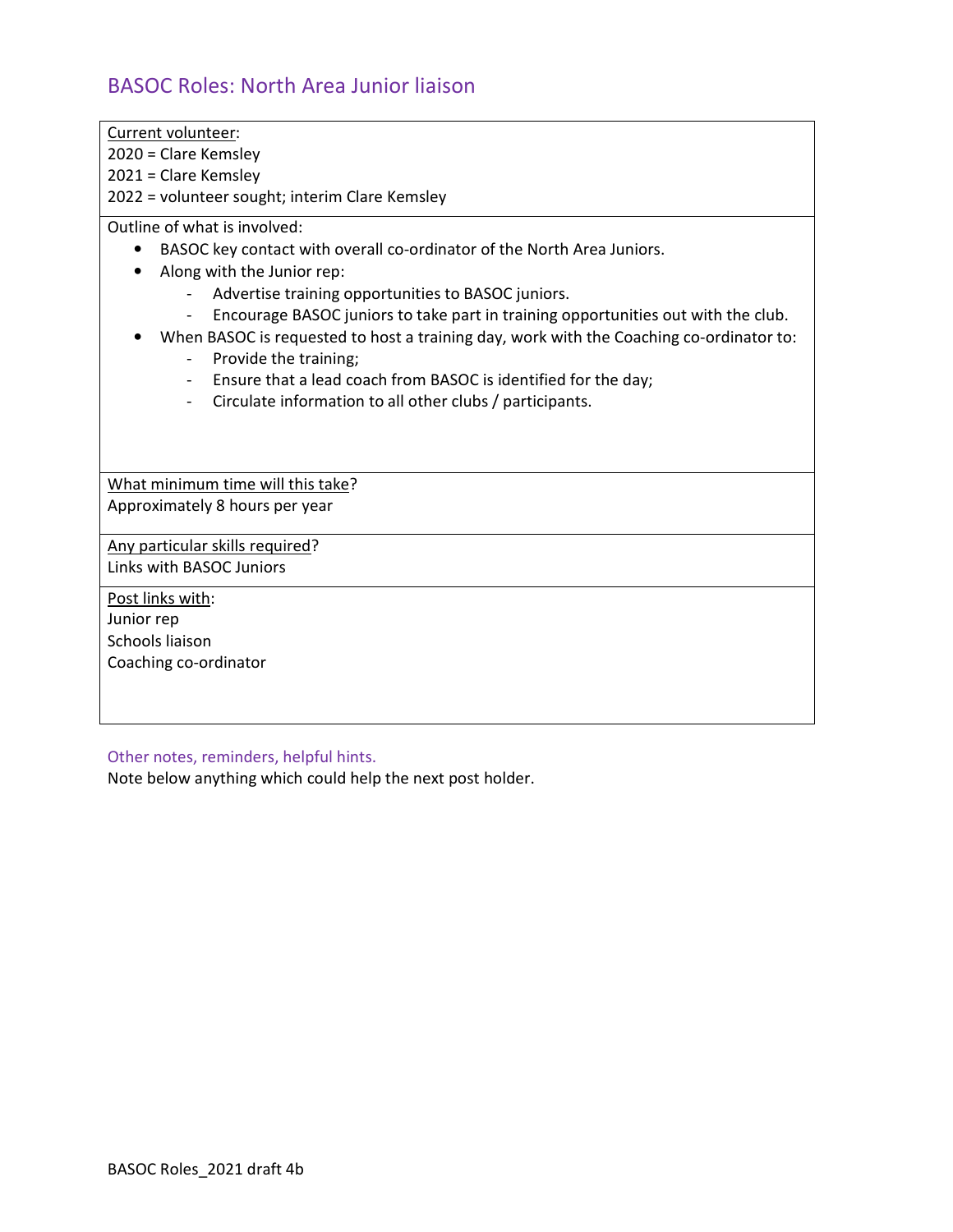# BASOC Roles: Publicity & Communication (team)

| Current volunteers:                                                                                   |  |  |  |  |
|-------------------------------------------------------------------------------------------------------|--|--|--|--|
| 2021, 2022 = Lynne Walker (newsletter/Mailchimp), Jane Cox (Mailchimp), Jo Cumming (press &           |  |  |  |  |
| sponsors), Hilary Quick (FB), Jane Chisholm (FB), various (website)                                   |  |  |  |  |
| Outline of what is involved:                                                                          |  |  |  |  |
| Regular emails to keep BASOC members informed of activities / events / club 'happenings'<br>$\bullet$ |  |  |  |  |
| / BASOC members orienteering 'away from home'. (Mailchimp)                                            |  |  |  |  |
| Aim for a piece in the local paper at least every month, with a photo to accompany each               |  |  |  |  |
| article.                                                                                              |  |  |  |  |
| Keep BASOC Facebook page up to date.                                                                  |  |  |  |  |
| Publicise club events and activities as appropriate/requested<br>$\bullet$                            |  |  |  |  |
| What minimum time will this take?                                                                     |  |  |  |  |
| Approximately 1 hour per month.                                                                       |  |  |  |  |
| Any particular skills required?                                                                       |  |  |  |  |
| Literacy & desire to communicate.                                                                     |  |  |  |  |
| Computer skills.                                                                                      |  |  |  |  |
| In touch with what is happening within the club.                                                      |  |  |  |  |
| Post links with:                                                                                      |  |  |  |  |
| Website Developer                                                                                     |  |  |  |  |
| Volunteer co-ordinator                                                                                |  |  |  |  |
| Activities / Tuesday = O                                                                              |  |  |  |  |
| Events co-ordinator                                                                                   |  |  |  |  |
| <b>WOLF</b> co-ordinator                                                                              |  |  |  |  |
| Club captain                                                                                          |  |  |  |  |
|                                                                                                       |  |  |  |  |

### Other notes, reminders, helpful hints.

Note below anything which could help the next post holder.

Suggestion is to designate a "Web Content Manager" from within this team, to ensure consistency and clarity of web pages.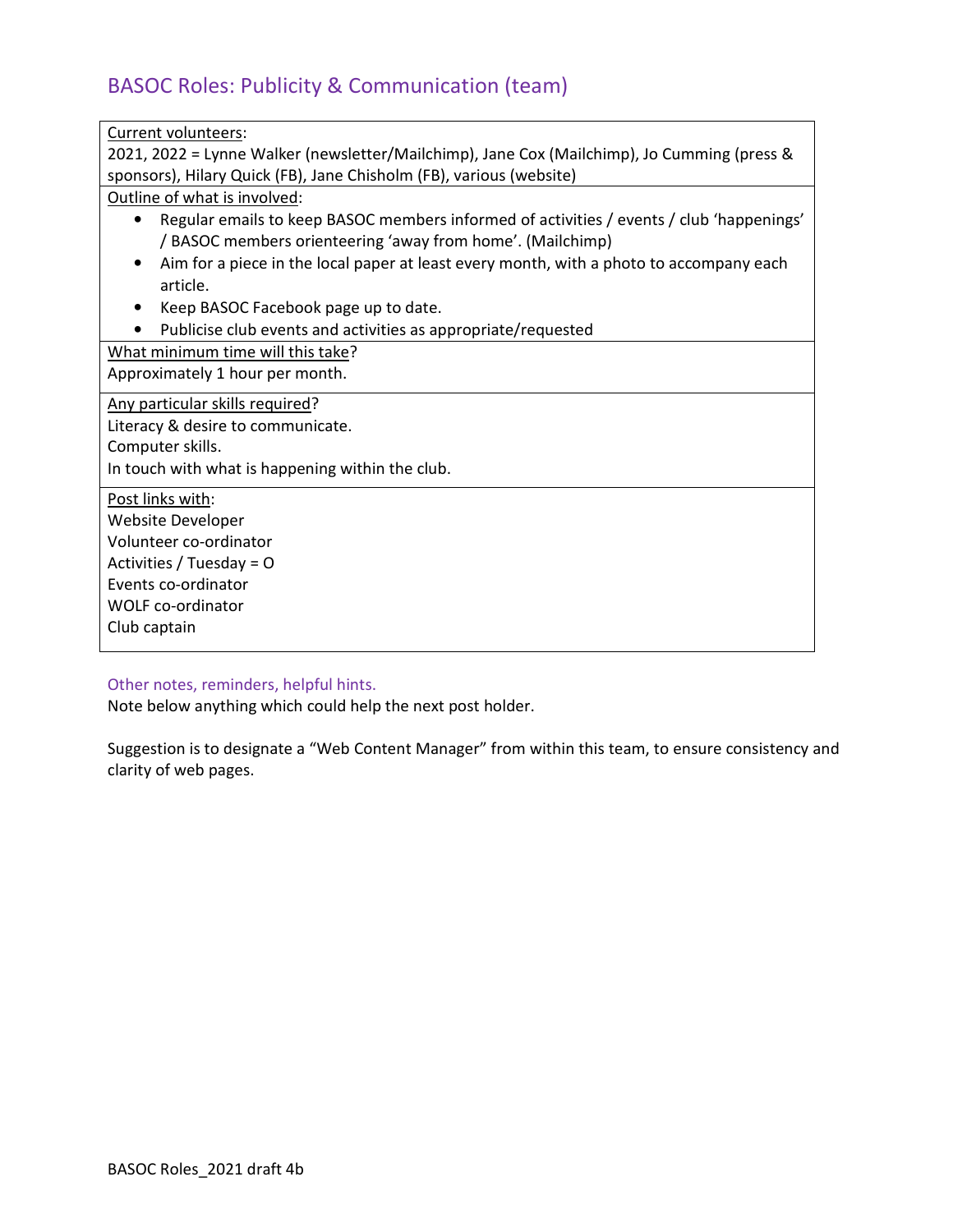## BASOC Roles: Schools liaison

Current volunteer:  $2020 =$  $2021 =$ Outline of what is involved: • Front line liaison with local schools through Active Schools personnel. • Advise schools about access to up to date orienteering maps. • As agreed with the club, arrange viable schools activities • Prepare advertising for schools. • Liaise with Club Captain on regional (etc.) schools events What minimum time will this take? Approximately 20 hours per year, mainly around March – June time. Any particular skills required? Tolerance of young kids! Qualified, licensed coach. PVG scheme member. Post links with: Junior rep Activities / Tuesday = O Coaching co-ordinator Events co-ordinator

Other notes, reminders, helpful hints.

Note below anything which could help the next post holder.

Club committee needs to make policy decision on level of time/effort to be committed to schools, and whether this is for primary schools only, or secocndary schools also (as has been requested in the past).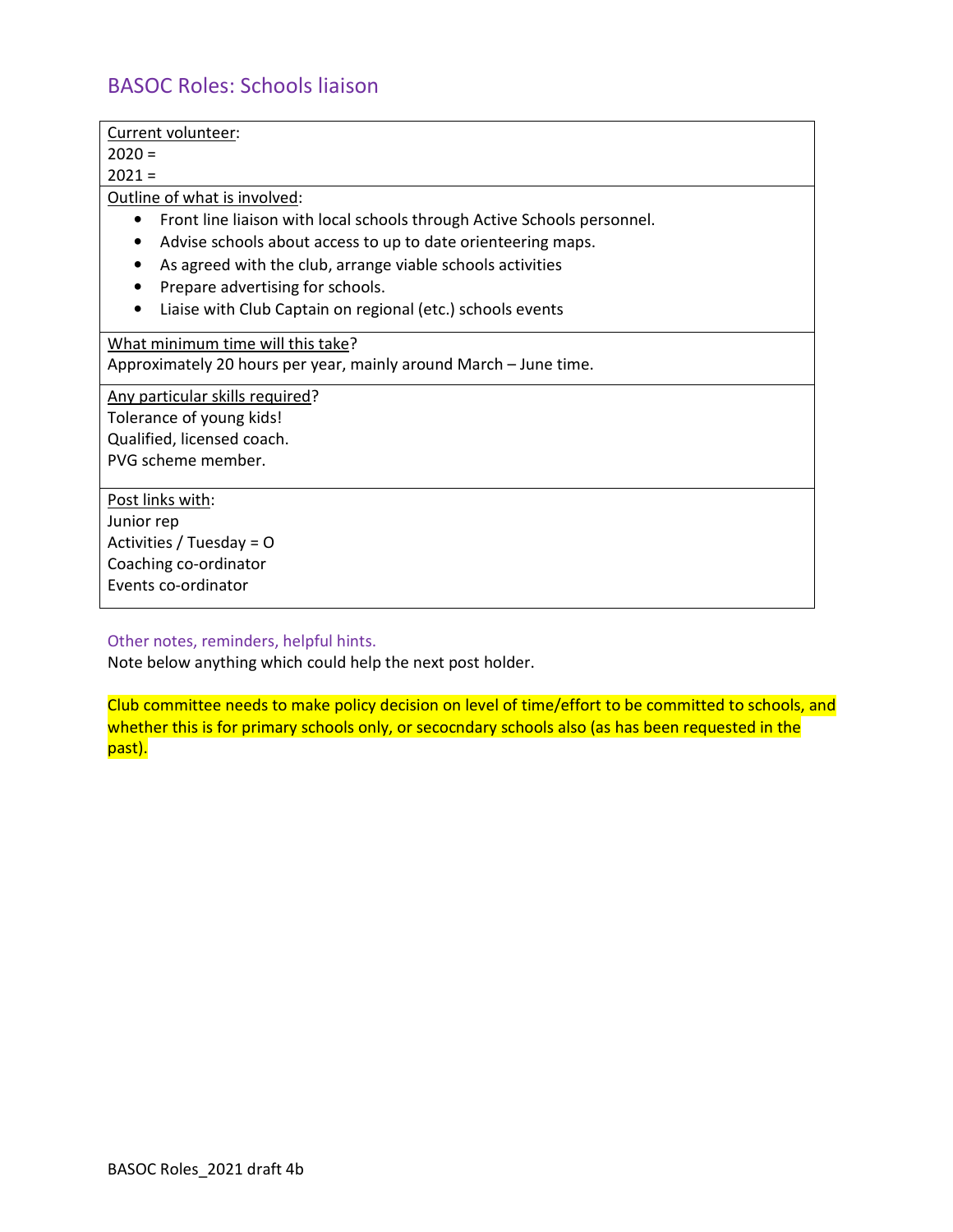# BASOC Roles: Volunteer co-ordinator

| Current volunteer:                                                                           |
|----------------------------------------------------------------------------------------------|
| 2020 = Hilary Quick                                                                          |
| 2021 = Hilary Quick                                                                          |
| 2022 = Suzanne Anderson (Hilary Quick in support)                                            |
| Outline of what is involved:                                                                 |
| Know all the club members – their strengths, skills, interests and preferences.<br>$\bullet$ |
| Ensure that volunteers are placed into suitable roles.                                       |
| Recruit volunteers to roles for events (liaise with Events Co-ordinator)                     |
| Periodically review role descriptors with post-holders and committee                         |
| Development of volunteers - as per their desires - identify and signpost, arrange or         |
| deliver appropriate training                                                                 |
| Strive for succession planning for all post holders.<br>٠                                    |
| Identify where there are 'vulnerable areas' within the club.<br>$\bullet$                    |
| Ensure volunteering is recognised and rewarded (e.g. nominations for local -> national       |
| awards).                                                                                     |
| What minimum time will this take?                                                            |
| Approximately 1 hour per month.                                                              |
| Any particular skills required?                                                              |
| Understand basic infrastructure of an orienteering club and orienteering events.             |
| Approachable.                                                                                |
| Post links with:                                                                             |
| Events co-ordinator                                                                          |
| <b>WOLF co-ordinator</b>                                                                     |
| Actually, everyone!                                                                          |
|                                                                                              |
| Other notes, reminders, helpful hints.                                                       |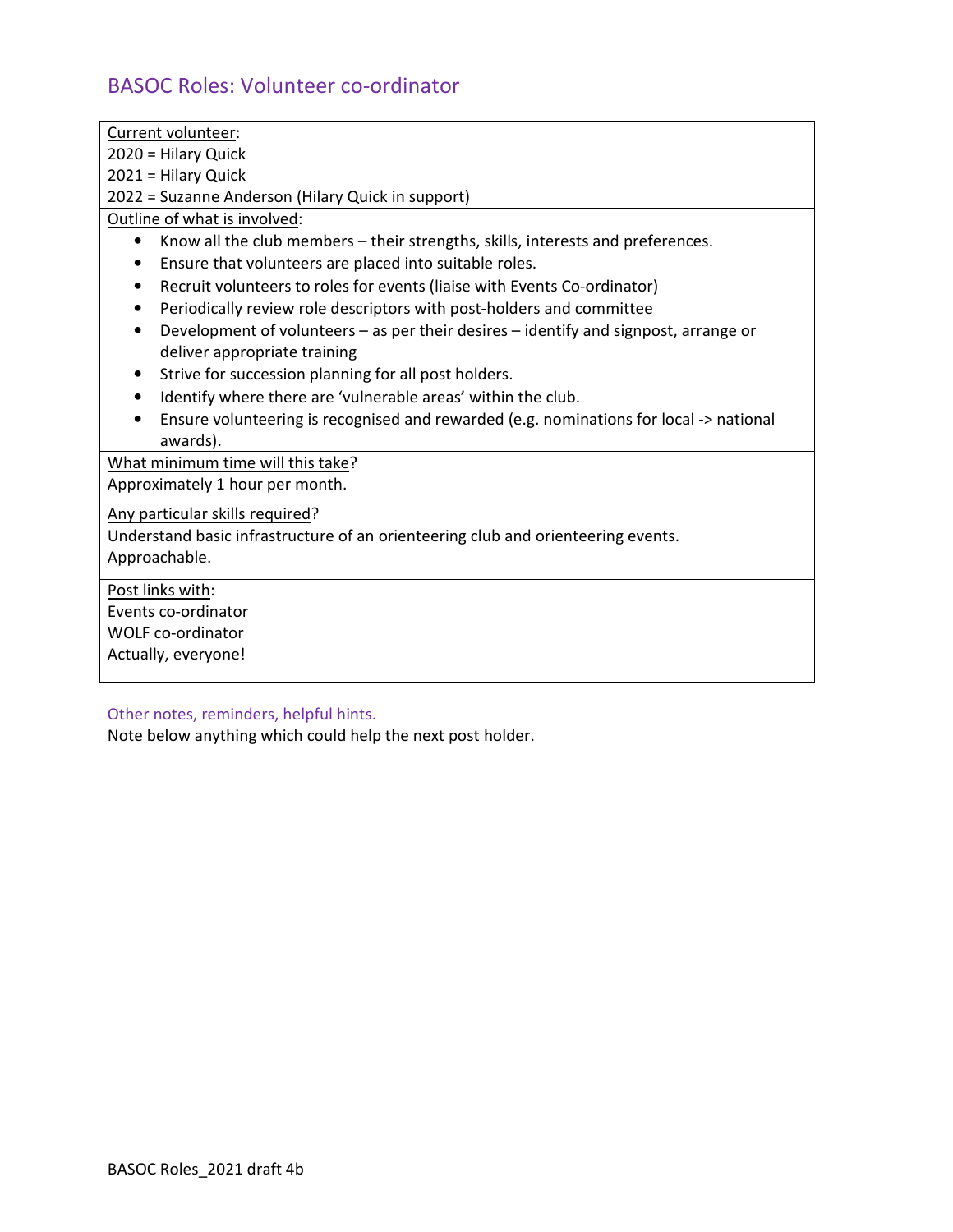## BASOC Roles: Website Developer/Hosting

Current post-holder:

2020 = Paul Frost

2021 = Paul Frost

2022 = Paul Frost

Outline of what is involved:

Serve the committee by providing the website they require.

- In consultation with the club committee, build and maintain the BASOC website OR serve as contact with outside contractor to achieve this.
- As required, advise contributors on content layout and how it will look on the full range of hardware which the website will be viewed on.
- Provide occasional technical support as required.

What minimum time will this take? Maximum of one hour a month.

Any particular skills required?

Familiarity with website platform

Communication with committee.

Prepared to spend time on the computer.

Post links with:

Committee

#### Other notes, reminders, helpful hints.

Note below anything which could help the next post holder.

The club pays a small annual amount to Paul Frost for website hosting, which includes a modest level of support.

Separate role of "Content Manager" to be discussed by Communications Team.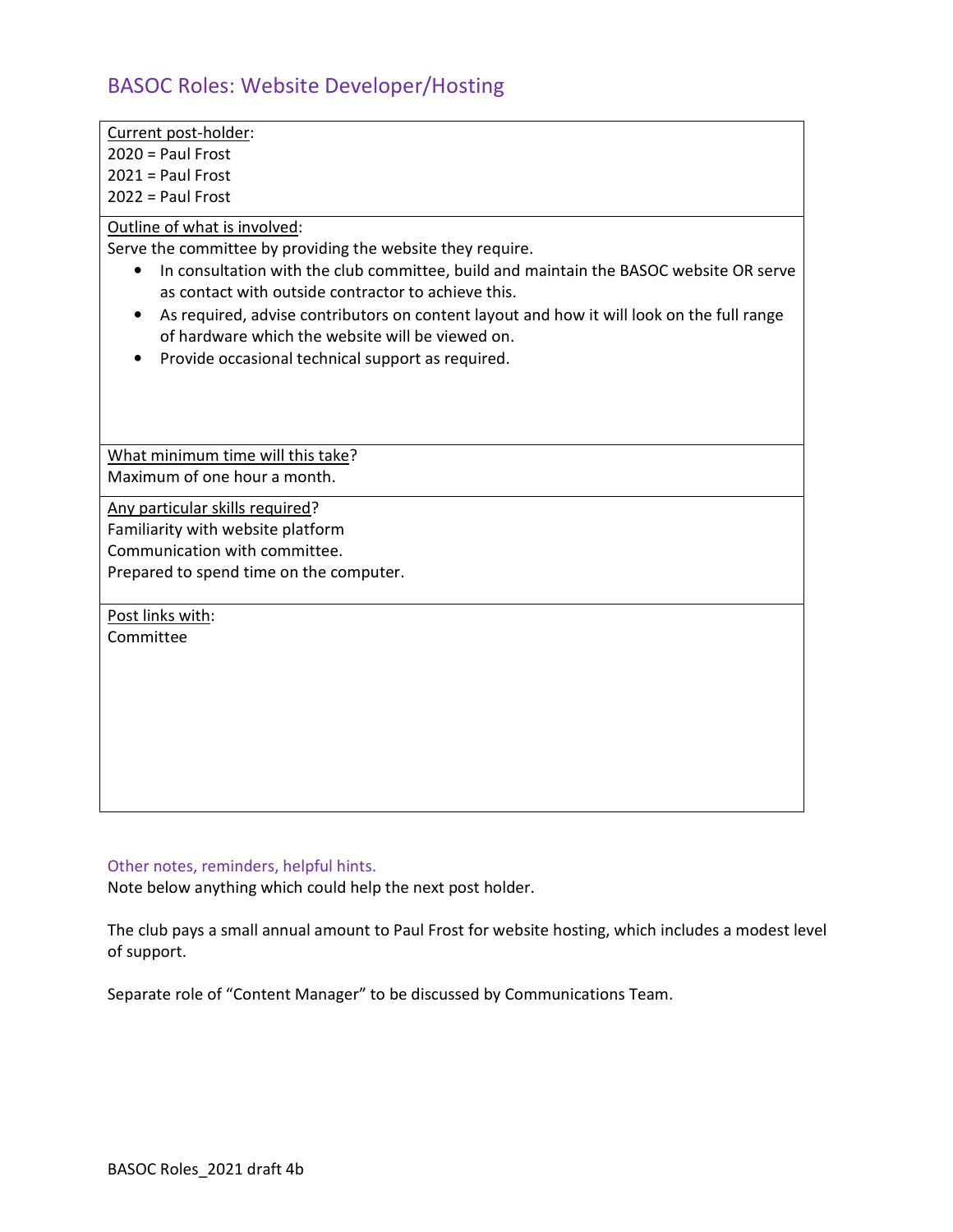## BASOC Roles: WOLF Co-ordinator (required only for "WOLF" years)

Current volunteer:

2020 = not required

2021 = not required

2022 = not required

Outline of what is involved:

- Oversee organisation of whole weekend, sourcing / allocating main officials and managing this team.
- Identify key tasks and allocate; keep a watchful eye on progress.
- Carry out or manage tasks which are shared across the events.

What minimum time will this take?

Approximately 7 days per "WOLF" year, weighted towards the month before and during the WOLF.

Any particular skills required?

Project management.

Interpersonal skills

Post links with:

Events co-ordinator

Events administrator

Mapping & Access

Volunteer co-ordinator

Publicity & Communication

**Treasurer** 

Other notes, reminders, helpful hints.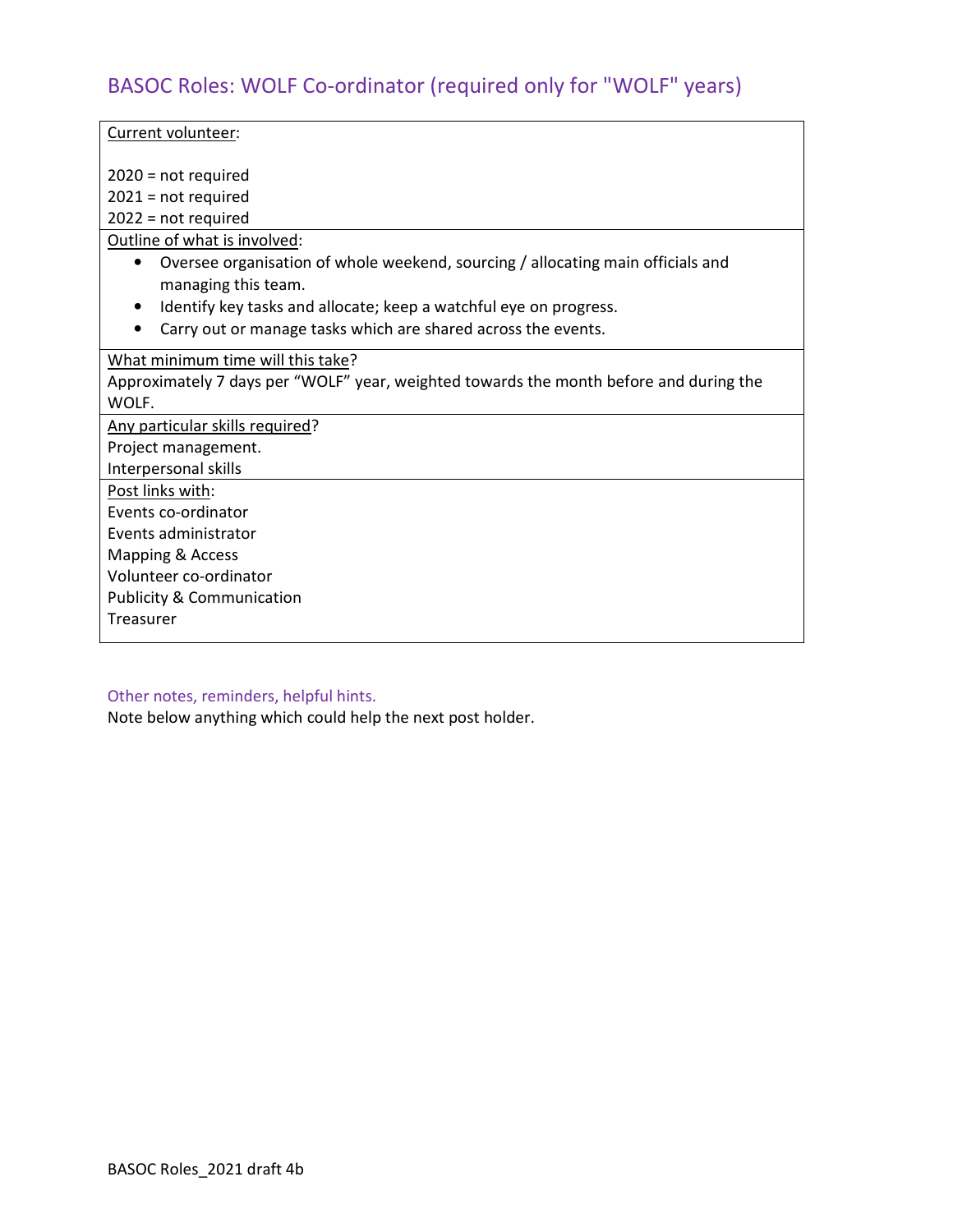# BASOC Committee: Secretary

| Current volunteer:                                                                                                      |
|-------------------------------------------------------------------------------------------------------------------------|
| $2020 =$ Jane Cox                                                                                                       |
| $2021 =$ Jane Cox                                                                                                       |
|                                                                                                                         |
| $2022 =$ Jane Cox                                                                                                       |
| Outline of what is involved:                                                                                            |
| Be the 'first line' contact for BASOC.<br>$\bullet$                                                                     |
| Sort through emails and deal with / forward as applicable.<br>$\bullet$                                                 |
| Liaise with Chair, Publicity & Communication and Website regarding information that has<br>$\bullet$                    |
| been sent in.                                                                                                           |
| Arrange Committee meetings at the agreed frequency:                                                                     |
| notify committee, co-ordinate Agenda (with Chair), distribute meeting documents<br>$\circ$<br>to Committee;             |
| take meeting minute (or delegate this to someone), compile minutes and post PDF<br>$\circ$<br>version to BASOC website. |
| Advise SOA of any updates to the Data Access Record.                                                                    |
| Act as Mailchimp Manager, monitor mail lists to ensure they are up-to-date, and ensure<br>$\bullet$                     |
| current members are annotated for communications.                                                                       |
| Utilise Mailchimp to contact membership as required.                                                                    |
| • SOA/BOF returns (post-holder details - liaising with Chair)                                                           |
| What minimum time will this take?                                                                                       |
| Approx. 1 hour per week - depends on email traffic.                                                                     |
|                                                                                                                         |
| Any particular skills required?                                                                                         |
| Be organised.                                                                                                           |
| Be prepared to pass things on - the Secretary does not have to do everything!                                           |
| People skills, especially communication.                                                                                |
|                                                                                                                         |
| Post links with:                                                                                                        |
| $\circ$ Chair                                                                                                           |
| <b>Publicity &amp; communication</b><br>$\circ$                                                                         |
| Website<br>$\Omega$                                                                                                     |
| Events co-ordinator<br>$\bigcirc$                                                                                       |
|                                                                                                                         |

## Other notes, reminders, helpful hints.

Note below anything which could help the next postholder.

Secretary should have access to membership lists and Mailchimp and be able to post items on the BASOC website.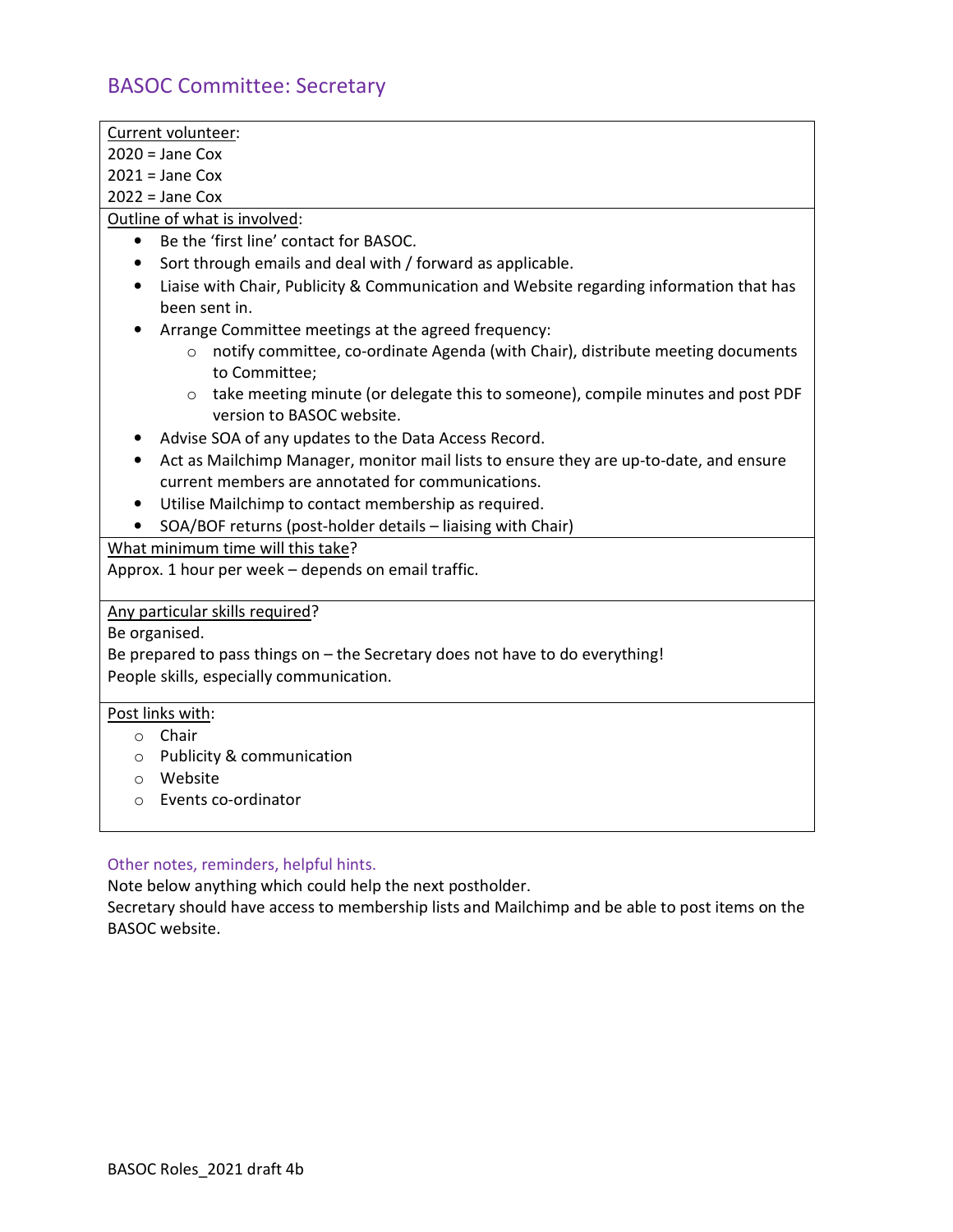## BASOC Committee: Treasurer

Current volunteer:

2020 = Mehmet Karatay

2021 = Mehmet Karatay

2022 = Mehmet Karatay

Outline of what is involved:

- Keep the BASOC accounts up to date.
- Prepare annual statement for AGM.
- Arrange, if required, for the accounts to be audited.
- Advise the committee of available funds.
- Pay bills in a timely manner.
- Accept money taken by BASOC members e.g. Tuesday=O detailing to members how it should be accounted for.
- Work with event organisers with regard to event budgets.
- Help with applications for grants (e.g. for mapping or equipment).

What minimum time will this take?

Quiet periods – 2 hours per month

Wolf weekend and preparing accounts – 8 to 10 hours in a month

Any particular skills required?

Being able to work with spreadsheets and internet banking. Some basic accounting skills would be useful but could be covered by short period of training.

Post links with:

Chair

Event co-ordinator

Tuesday=O co-ordinator

WOLF co-ordinator

Computing & SI

Mapping

Other notes, reminders, helpful hints.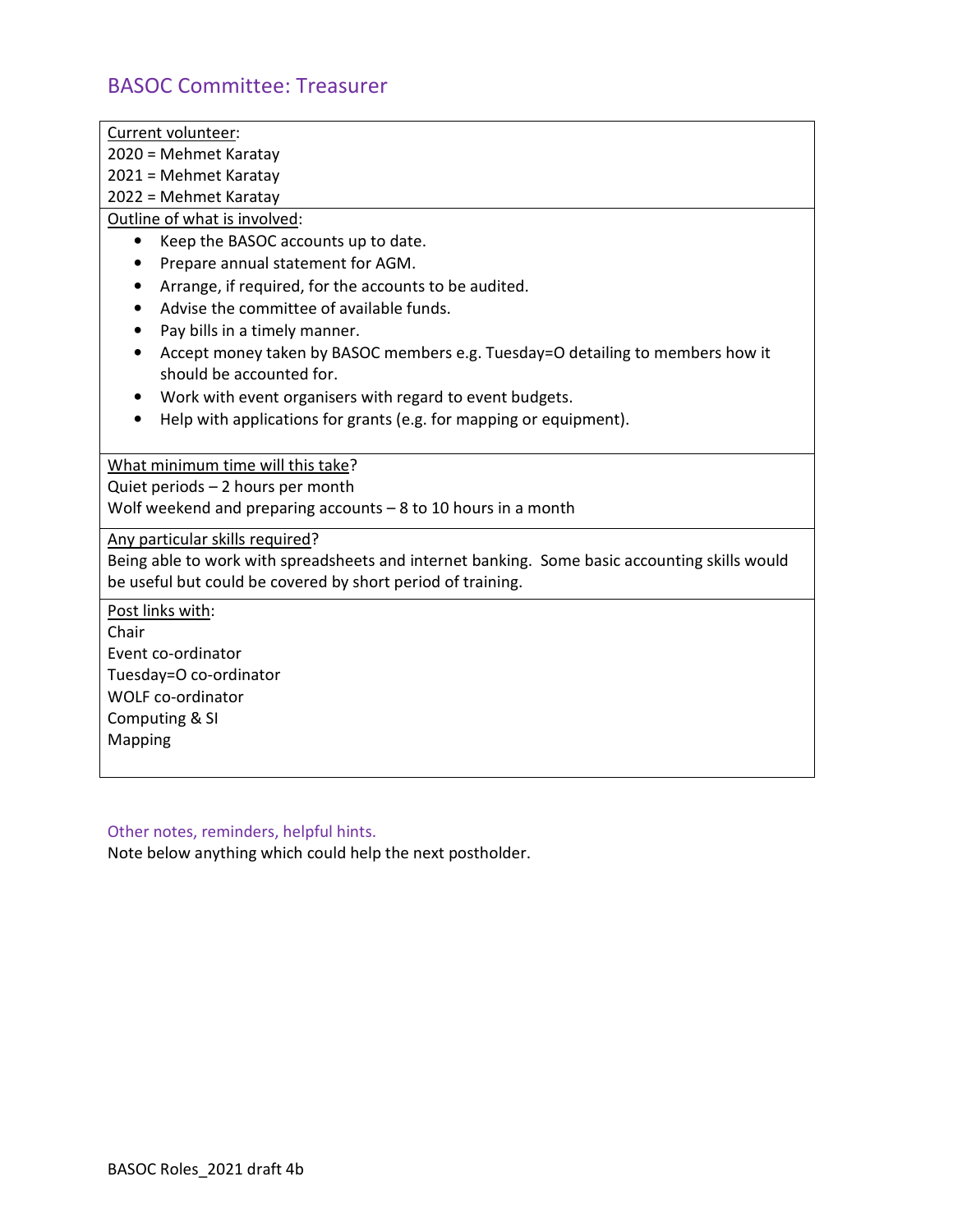## BASOC Volunteer: Junior Contact

|--|

 $2020 = Izzy Cox$ 

2021 = Alice Kemsley

2022 = Alice Kemsley

Outline of what is involved:

- Act as main communications route between junior members and the Committee, ensure juniors' views are heard and understood.
- Work with Schools liaison regarding promotion of orienteering to juniors.
- Ensure that publicity for all junior activities / events is suitable and targeted.
- Be the initial point of contact between school (which they attend) and club.
- Help with advice to schools regarding access to up to date orienteering maps.
- Link between school (GGS and KHS) and club with regard to club orienteering input e.g. S3 residential.

What minimum time will this take?

Committee meetings (optional)

Approx. 4 to 6 hours across the year

Any particular skills required?

Enthusiasm to be able to encourage juniors to 'give orienteering a go'.

### Post links with:

- o Schools liaison
- o Events co-ordinator
- $\circ$  Tuesday = 0
- o Coaching co-ordinator
- o Publicity & communication

Other notes, reminders, helpful hints.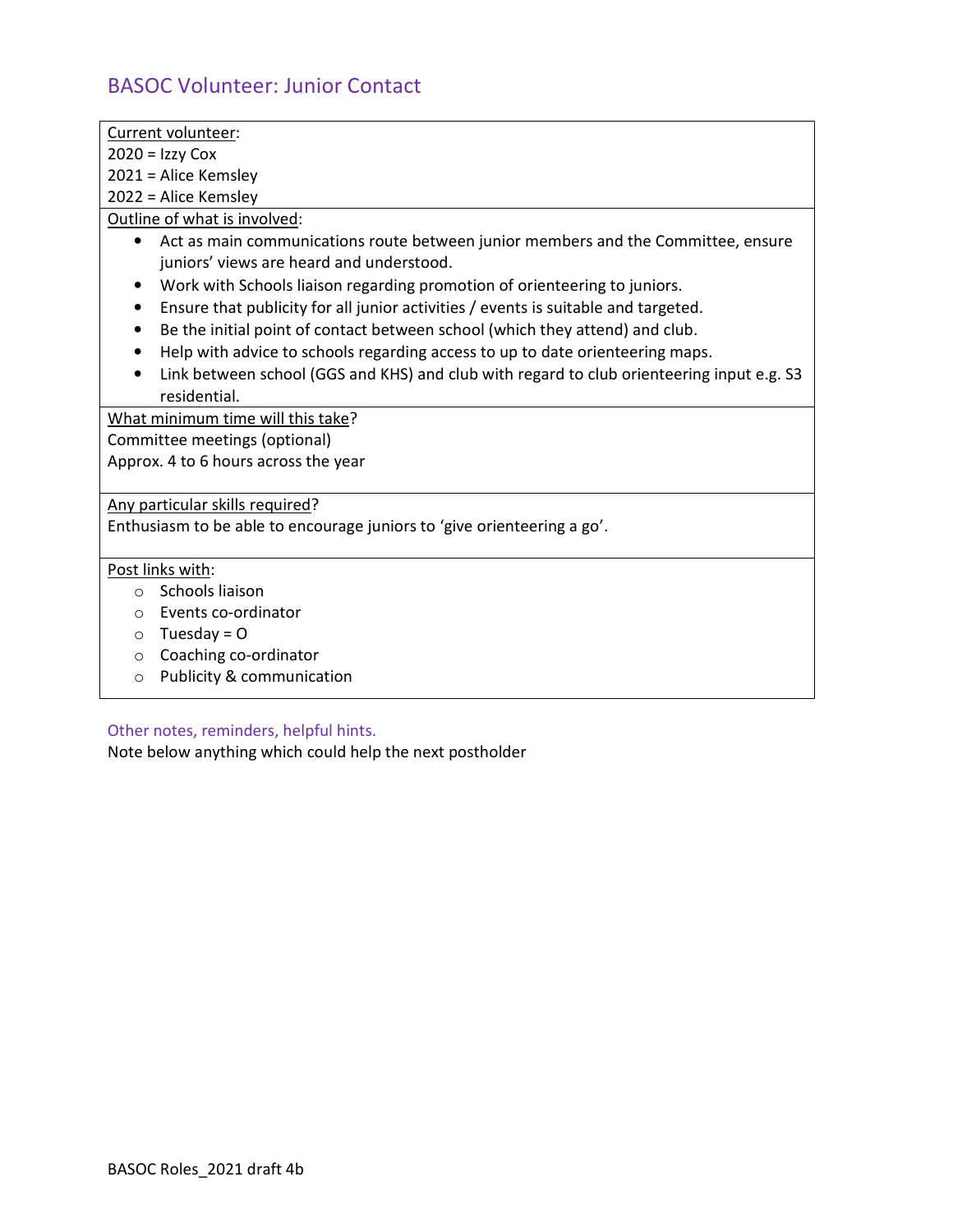## BASOC Committee: Chair

Current volunteer:

2020 = Gemma Karatay

2021 = Gemma Karatay

2022 = Clare Kemsley

Outline of what is involved:

- Provide general leadership with regard to BASOC members and the committee.
- Consult with committee and club members regarding BASOC strategic direction.
- Lead work with committee & members on the club development plan, ensuring that it is relevant and viable.
- Often first point of contact from SOA especially on Development matters.
- Receive & re-direct emails, particularly from website and other clubs
- Support other role-holders
- Chair meetings (committee, AGM).
- Represent BASOC when required (or delegate).
- Annual report to the club for the AGM.
- Liaison with adjacent clubs INVOC & MOR
- SOA/BOF returns (post-holder details liaising with Secretary)

What minimum time will this take?

Approximately 6 hours per month, depending on stage of club development.

Any particular skills required?

- o Interpersonal skills.
- o Decision making skills.
- $\circ$  Able to delegate, let people get on with their tasks and keep a watchful eye on things.
- o Ability to chair meetings.
- o Ideally some foresight and 'thinking out of the box'.
- o Drive coupled with realism.

### Other notes, reminders, helpful hints.

Note below anything which could help the next post holder.

The Chair is often the 'public face' of the club and should be prepared to represent the views of the members of BASOC. At times it will be suitable to delegate duties to other committee members and also to other club members